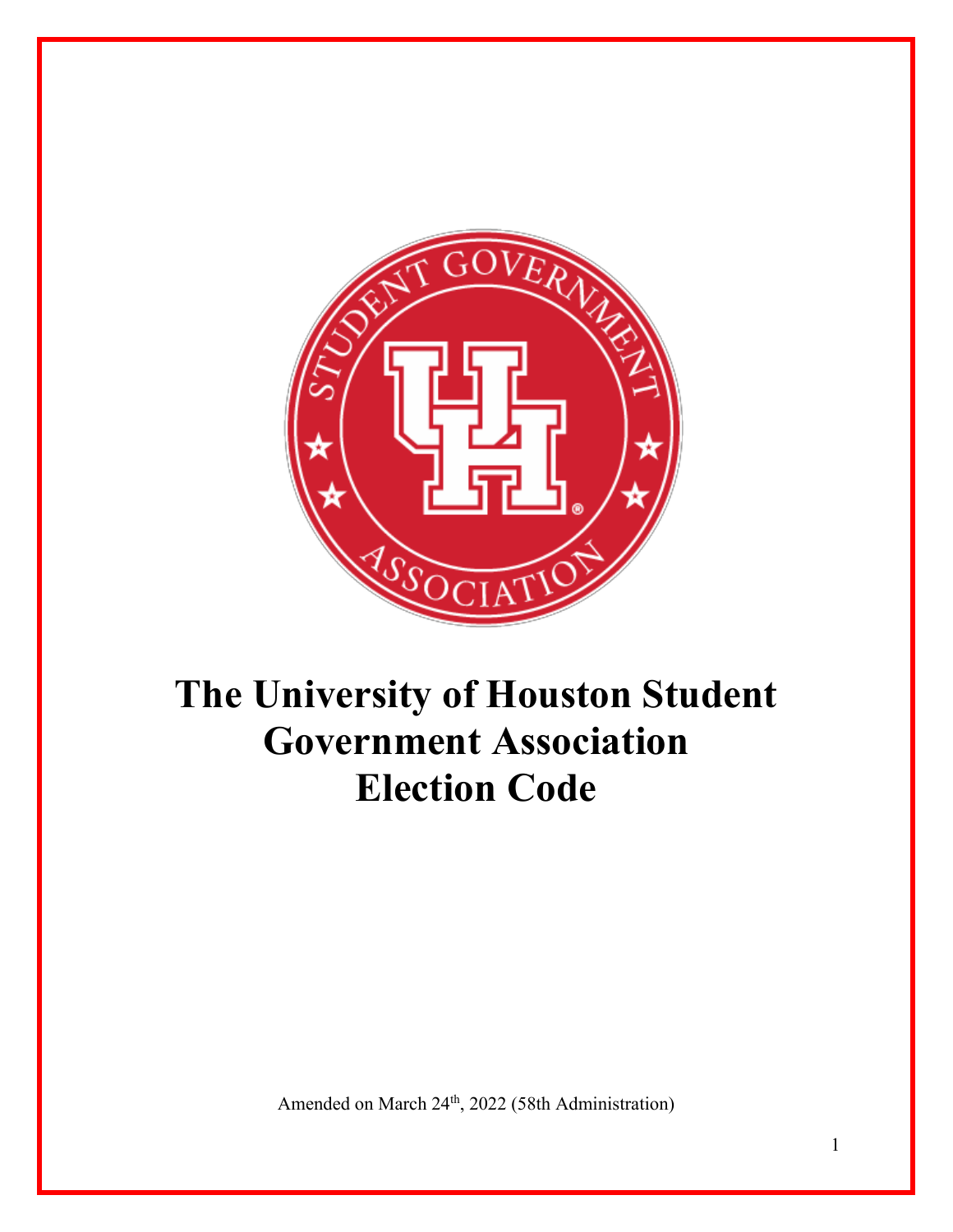| Table of Contents |  |
|-------------------|--|
|                   |  |
|                   |  |
|                   |  |
|                   |  |
|                   |  |
|                   |  |
|                   |  |
|                   |  |
|                   |  |
|                   |  |
|                   |  |
|                   |  |
|                   |  |
|                   |  |
|                   |  |
|                   |  |
|                   |  |
|                   |  |
|                   |  |
|                   |  |
|                   |  |
|                   |  |
|                   |  |
|                   |  |
|                   |  |
|                   |  |
|                   |  |
|                   |  |
|                   |  |
|                   |  |
|                   |  |
|                   |  |
|                   |  |
|                   |  |
|                   |  |
|                   |  |
|                   |  |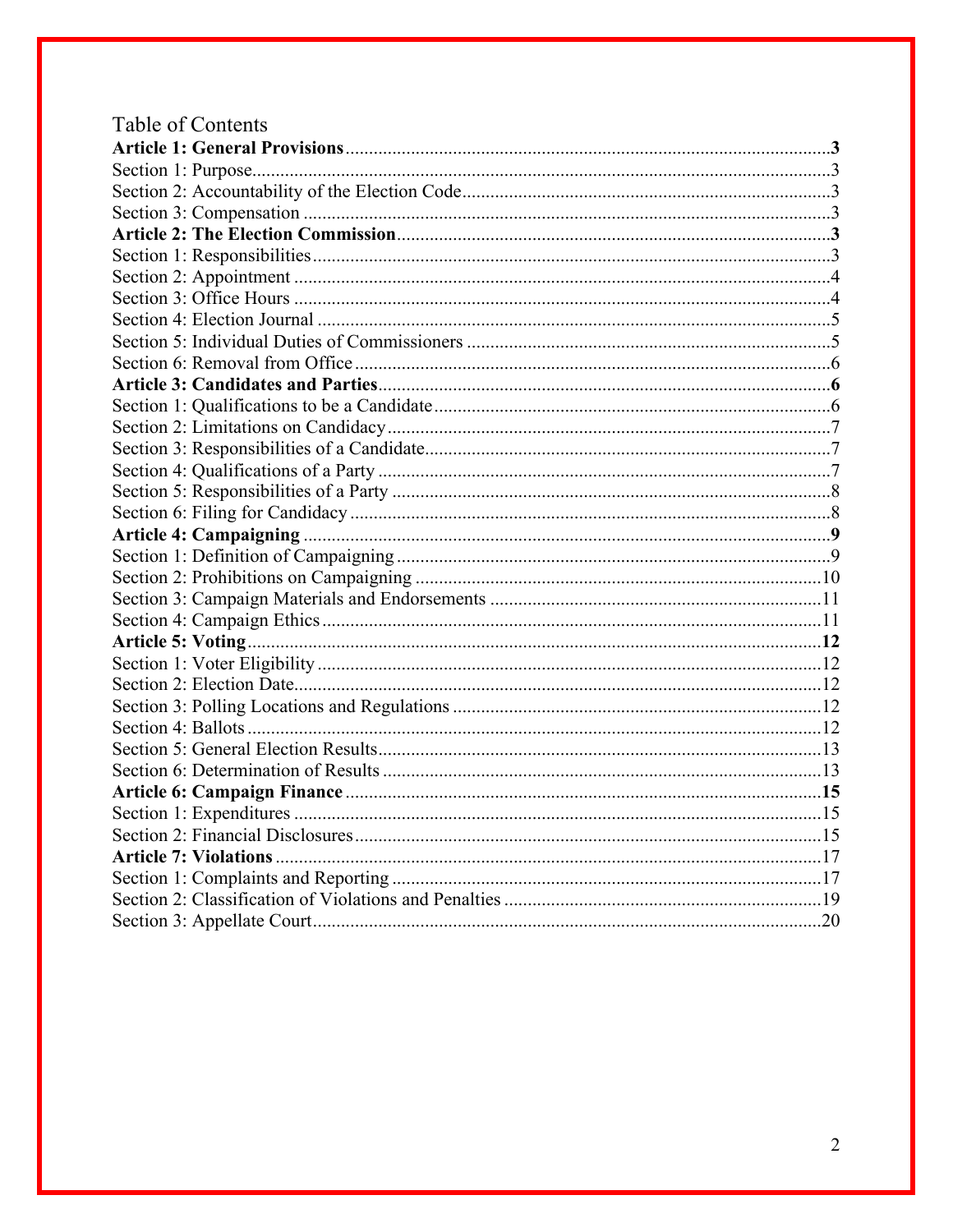# **Article 1: General Provisions**

#### **Section 1: Purpose**

- Clause 1. This Election Code is hereby adopted by the Senate to fulfill the Constitutional responsibility of the Senate in Article 4, Section 7, Clause 3 "to prescribe times, places, and manners of holding elections".
- Clause 2. The Student Government Association at the University of Houston supports student elections, student expression, student advocacy and agency through this Code.

#### **Section 2: Accountability of the Election Code**

- Clause 1. Every person who files for an office elected under the authority of the Student Government Constitution and Bylaws will have access to a copy of this document at the time of filing.
- Clause 2. All candidates and their staff and volunteers will be responsible for knowing its contents. Any questions concerning this document will be addressed directly to the Election Commission or Attorney General.

#### **Section 3: Compensation**

Clause 1: The Chief Election Commissioner and the Deputy-Chief Election Commissioner have a right to monetary compensation at the time surrounding the annual Student Government Election.

# **Article 2: The Election Commission**

#### **Section 1: Responsibilities**

| Government Association elections, as well as the administration of additional                    |  |
|--------------------------------------------------------------------------------------------------|--|
|                                                                                                  |  |
| events at the discretion of the Election Commission that aim to promote the                      |  |
| elections, inform the student body about the elections, provide the candidates with              |  |
| information, allow candidates an opportunity to promote themselves, or otherwise                 |  |
| contribute to a fair, efficient, and publicized election.                                        |  |
| The Election Commission must act impartially to any candidates or parties<br>Clause 2.           |  |
| participating in the Student Government Association Election.                                    |  |
| The Election Commission must act in accordance with the Student Government<br>Clause 3.          |  |
| Election Code, the Student Government Bylaws, and the Student Government                         |  |
| Constitution.                                                                                    |  |
| Clause 4.<br>The Election Commission must ensure to the best of its ability that all information |  |
| provided by its members regarding the Student Government Association Elections                   |  |
| is correct.                                                                                      |  |
| Clause 5.<br>If a constitutional amendment to be voted on by the student body has been           |  |
| provided by the Student Government Association Senate to the Election                            |  |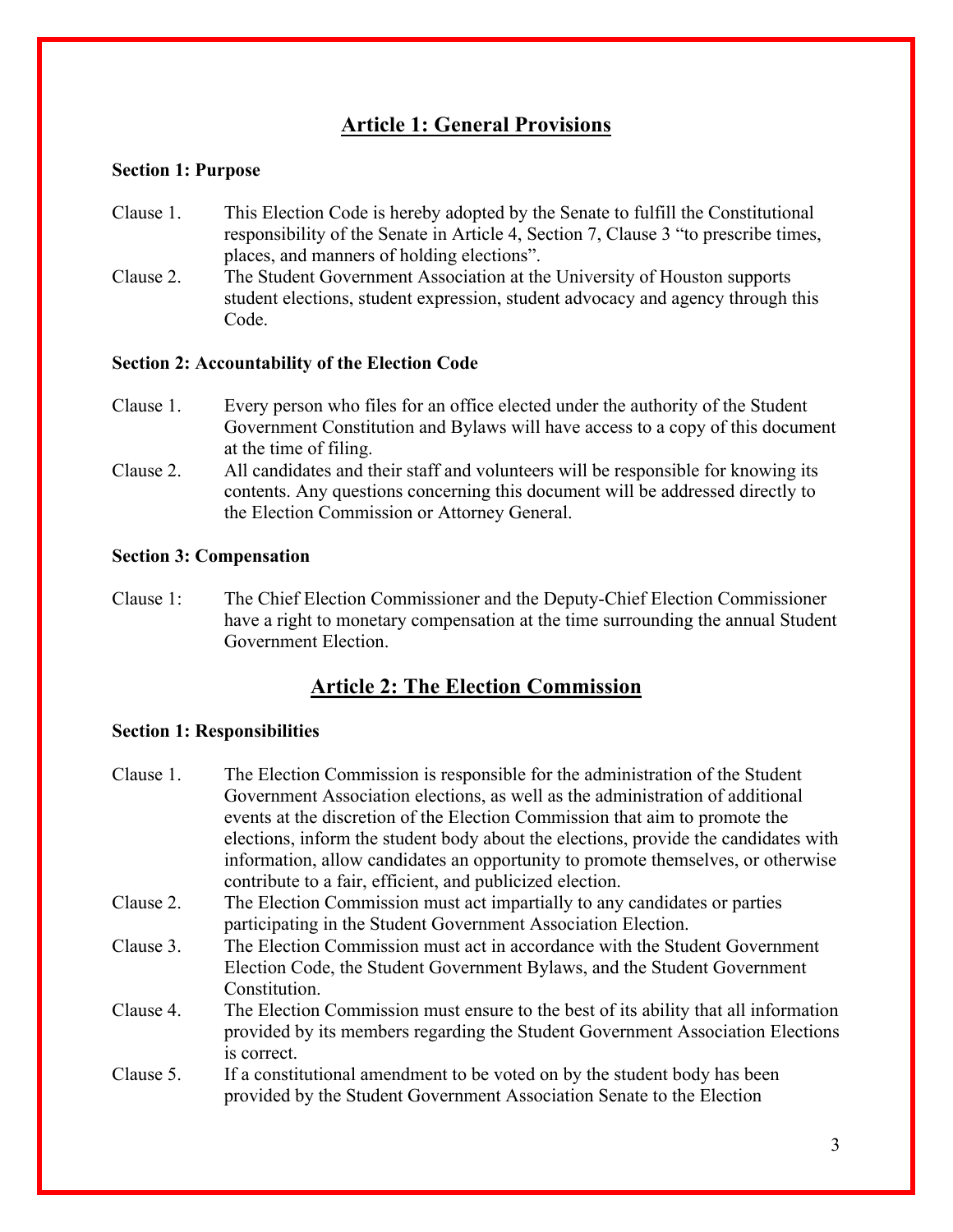|           | Commission, the Election Commission has the responsibility to ensure that the   |
|-----------|---------------------------------------------------------------------------------|
|           | constitutional amendment is placed on the ballot correctly.                     |
| Clause 6. | The Election Commission must attempt to respond to any questions posed to the   |
|           | Commission through the designated and public e-mail address in a timely manner, |
|           | defined as within forty-eight (48) business hours of the message being sent.    |
| Clause 7. | The Election Commission will commence the election on the first Monday in       |
|           | February and conclude the election at the end of the last day of voting. Once   |
|           | established, the Election Commission must submit these dates to the Student     |
|           | Government Association Senate.                                                  |

# **Section 2: Appointment**

| Clause 1. | The Election Commission must be composed of, at least, a Chief Election           |
|-----------|-----------------------------------------------------------------------------------|
|           | Commissioner and a Deputy-Chief Election Commissioner.                            |
| Clause 2. | The Chief Election Commissioner must be appointed by the Student Government       |
|           | Association Attorney General and confirmed by a two-thirds vote of the Student    |
|           | Government Association Senate present and voting.                                 |
| Clause 3. | Members of the Election Commission must be students currently enrolled nine (9)   |
|           | credit hours or more, and in good standing with the University.                   |
| Clause 4. | If, at the time of appointment, a member of the Election Commission is already an |
|           | officer within the Student Government, they will automatically resign their       |
|           | position at the time of confirmation to the Election Commission. If their         |
|           | confirmation fails, they have the right to remain in their current position.      |
| Clause 5. | Members of the Election Commission may not pursue any elected or appointed        |
|           | position within the Student Government Association until their term on the        |
|           | Commission has ended.                                                             |
| Clause 6. | The official term of each Election Commissioner begins at the time of             |
|           | confirmation by the Senate and ends on March 31st of the calendar year the        |
|           | election is held.                                                                 |
| Clause 7. | The Deputy-Chief Election Commissioner will automatically become the Chief        |
|           | Election Commissioner should the Office of the Chief Election Commissioner        |
|           | become vacant between January 1st and March 31st of any given calendar year.      |
| Clause 8. | The Attorney General will appoint, without confirmation, a Chief Election         |
|           | Commissioner should both the Office of the Chief Election Commissioner and the    |
|           | Office of the Deputy-Chief Election Commissioner be/become vacant between         |
|           | January 1st and March 31st.                                                       |

# **Section 3: Office Hours**

| Clause 1.             | At least one member of the Election Commission must be present in a designated                            |
|-----------------------|-----------------------------------------------------------------------------------------------------------|
|                       | office for the Election Commission for at least twenty-five (25) hours each week.                         |
| Clause <sub>2</sub> . | If more than one member of the Election Commission is present for the same hour                           |
|                       | in the designated office, this only counts as one hour towards the twenty-five $(25)$                     |
|                       | hour total.                                                                                               |
| Clause 3.             | These hours may be held on any day Monday through Friday between the hours<br>of 8:00 a.m. and 10:00 p.m. |

4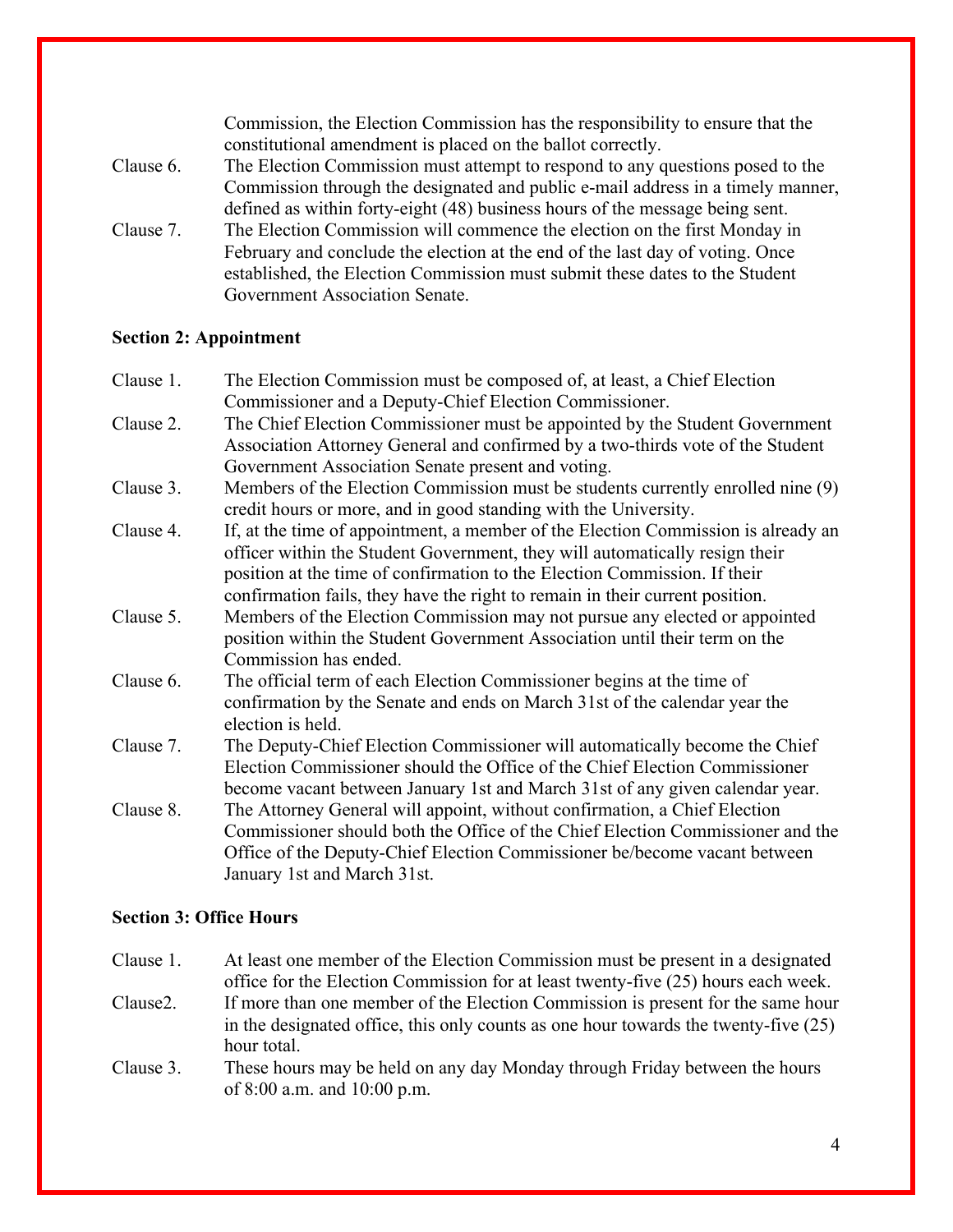Clause 4. These requirements for office hours take effect exactly four weeks before the planned date of the election and end at 8:00 p.m. on the first Monday after the election has ended.

## **Section 4: Election Journal**

- Clause 1. The Election Commission must prepare and submit to the Student Government Association Advisor, a collection of all documents, correspondences, and other materials related to the election in order for the members of the Commission to receive a stipend. This journal must give an accurate and detailed descriptions of events and must be submitted both to the Attorney General and the Speaker of the Senate.
- Clause 2. This journal must include, at a minimum: all complaints and responses to complaints, election results, any results from the Student Government Association Supreme Court, ideas for upcoming commissions on improving the election process, the budget breakdown of the Election Commission, and other pertinent information. A copy of the Election Journal will be offered to the Student Government Association Advisor and this copy will be published online and viewable by the public.

## **Section 5: Individual Duties of Commissioners**

| Clause 1. | The Chief Election Commissioner is the administrative head of the election        |
|-----------|-----------------------------------------------------------------------------------|
|           | process and must ensure that all duties of Election Commission are carried out as |
|           | detailed in Article 2, Section 1 of this Election Code.                           |
| Clause 2. | The Chief Election Commissioner may delegate both tasks and authority to the      |
|           | Deputy-Chief Election Commissioner as necessary.                                  |
| Clause 3. | If necessary, the Chief Election Commissioner may enlist the help of self-        |
|           | appointed Election Commission Assistants without the confirmation of the          |
|           | Senate. These assistants have no authority in the election process.               |
| Clause 4. | The Chief Election Commissioner is responsible for verifying each candidate       |
|           | meets baseline requirements set forth in this document.                           |
| Clause 5. | The Chief Election Commissioner is responsible for making sure the topics to be   |
|           | discussed at the Candidate Seminar will include but are not limited to: The       |
|           | Election Rules and Regulations, University Policy relating to the election,       |
|           | Election Schedule, Structure and functions of the Student Government              |
|           | Association, and the duties and responsibilities of the elected officers of the   |
|           | <b>Student Government Association.</b>                                            |
| Clause 6. | The Election Commission will create and maintain electronic accounts, such as     |
|           | email accounts and social media pages as it finds appropriate to carry out its    |
|           | duties. All official electronic correspondence from the Commission will only      |
|           | come from the official UH-email account of the Election Commission.               |
| Clause 7. | Any Commission-related correspondence received to a personal email account or     |
|           | personal social media account will be immediately forwarded onto the              |
|           | Commission's official account.                                                    |
|           |                                                                                   |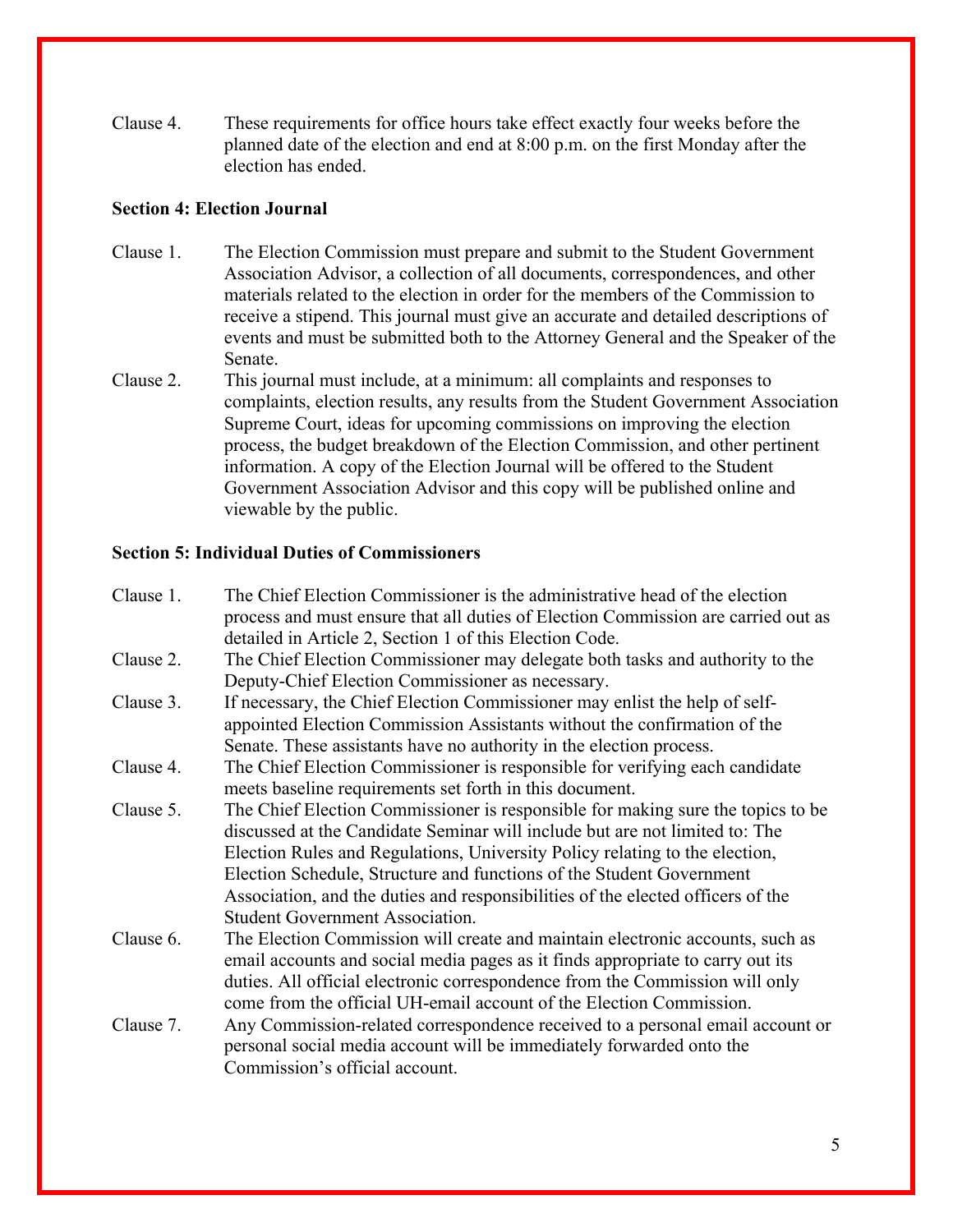Clause 8. The Election Commission may provide a voter guide to all voters so long as all candidates are given equal opportunity to be included and the space allocated to each candidate is equal, based on the position they are running for. This guide will be posted on the SGA website.

## **Section 6: Removal from Office**

Clause 1. Failure to fulfill the duties or responsibilities as outlined in this document will constitute grounds for removal. Removal from the Commission will be decided by the Student Government Association Senate by a two-thirds majority vote. In addition, the Senate must also nominate who will be acting as the Prosecutor in the case. After all nominations have been entered the individual with a majority vote from those nominated will serve as the prosecutor in the case. After the vote has passed, a trial must occur within 48 hours. The individual selected by the Senate will then serve as the Prosecution in the case. Any member of the Commission accused of failing to fulfill the duties and responsibilities will have a right to counsel and may select to be represented by the Public Defender or alternative individual.

# **Article 3: Candidates and Parties**

## **Section 1: Qualifications to be a Candidate**

| Clause 1. | A "candidate" will be defined as a student who is eligible to run for an elected<br>position.                                                                                                                                                                                                                                                                                                                                                                                                                 |
|-----------|---------------------------------------------------------------------------------------------------------------------------------------------------------------------------------------------------------------------------------------------------------------------------------------------------------------------------------------------------------------------------------------------------------------------------------------------------------------------------------------------------------------|
| Clause 2. | A student is eligible to run for an elected position if they are currently enrolled at<br>the University of Houston, are in good academic and disciplinary standings as<br>defined by University Policy, and are eligible under the requirements of Clause 5<br>and Clause 6 of this section.                                                                                                                                                                                                                 |
| Clause 3. | The right of a University of Houston student to be a candidate for any Student<br>Government Association office will not be denied by the Student Government<br>Association on the basis of race, color, religion, national origin, age, or sexual<br>orientation, or gender pursuant to Title IX of the Education Amendments of 1972,<br>Title VI & Title VII of the Civil Rights Act of 1964, the Age Discrimination in<br>Employment Act of 1963, or other Federal or state laws governing discrimination. |
| Clause 4. | If a candidate does not meet the requirements established in the Election Code by<br>the closing of the filing deadline, they are immediately disqualified from running<br>in the election.                                                                                                                                                                                                                                                                                                                   |
| Clause 5. | For any college position, a candidate must be enrolled at the time of filing in the<br>college that they are seeking to represent. A candidate must be majoring in a<br>subject that falls under the domain of that college. Students with only a minor in a<br>college are not eligible to run for that college position. Failure to meet these<br>requirements can result in disqualification or removal.                                                                                                   |
| Clause 6. | All candidates must be able to serve as least two $(2)$ full academic semesters, not<br>including the summer after the election. The two full academic terms will be the<br>following fall and spring semesters after the election has occurred. If a student's                                                                                                                                                                                                                                               |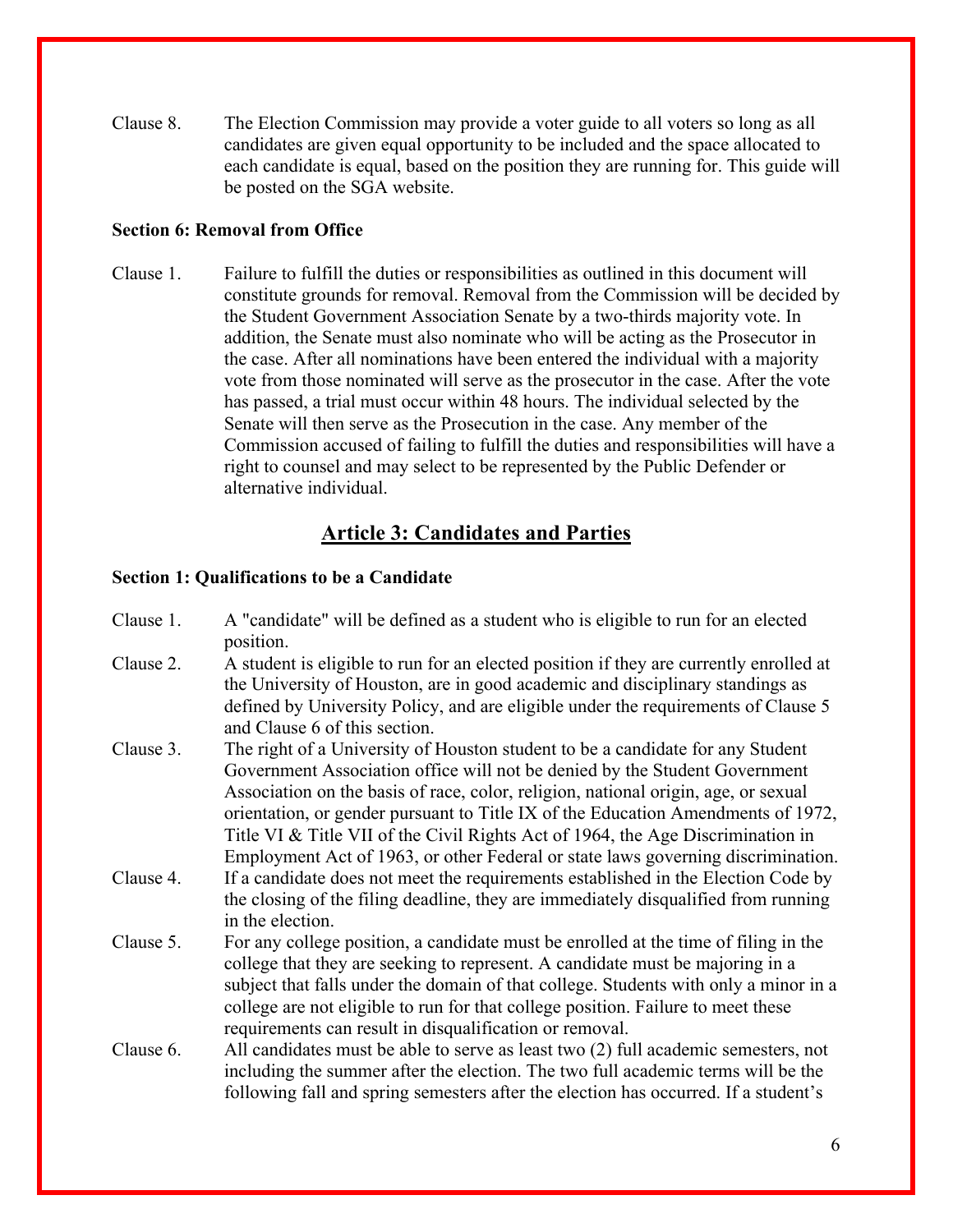degree plan does not indicate that they will be attending the University for at least two more full academic semesters, they must submit a letter with their application for candidacy from their academic advisor stating that their degree plan will continue through the term they are seeking to be elected for. Clause 7. The SGA Election Advisor is responsible for verifying each candidate meets baseline requirements set forth in this document. Clause 8. No member of the Election Commission, the Attorney General, or member of the

Student Government Association Judiciary may be a candidate for elective office.

#### **Section 2: Limitations on Candidacy**

- Clause 1. Sitting Presidents who served more than half of their term are not eligible to run for President
- Clause 2. Sitting Vice-Presidents who served more than half of their term are not eligible to run for Vice-President.
- Clause 3. Half of their term be defined as the mid-way point of a regular full-length term.
- Clause 4. An individual may re-run in the following election cycle, even if they were removed as so long as that removal was not via an impeachment or recall.

#### **Section 3: Responsibilities of a Candidate**

- Clause 1. All candidates are held accountable to the provisions of this code, Student Government Association Constitution and Bylaws and all other University policies. All candidates, by way of registering and running for office, are agreeing to abide by potential sanctions and policies the Attorney General, Election Commission, Supreme Court, and/or designated lower court deem appropriate based on their interpretation of the Student Code of Conduct and University Policy. No sanction will extend beyond the context of an individual or party's involvement with Student Government and/or Student Government practice. Clause 2. Candidates will be held responsible for any activities by their supporters that are in violation of the provisions of this code if evidence supports that a candidate had actual or constructive knowledge of illicit activities and/or authorized or
- acquiesced in such activities. Clause 3. Candidates who are members of a party are held individually accountable to the provisions of this code, although parties as a whole may be penalized for violation of this code.
- Clause 4. All candidates must attend a candidate seminar to be held no later than three (3) business days after the filing deadline. At the time of filing, each candidate will be informed of the time and location of the seminar. The Election Commission will be wholly responsible for the organization and execution of this seminar.
- Clause 5. Failure to attend the Candidate Seminar will result in the disqualification of the candidate, unless the absence is requested by the candidate and approved by the Commission no later than twenty-four (24) hours before the meeting has occurred,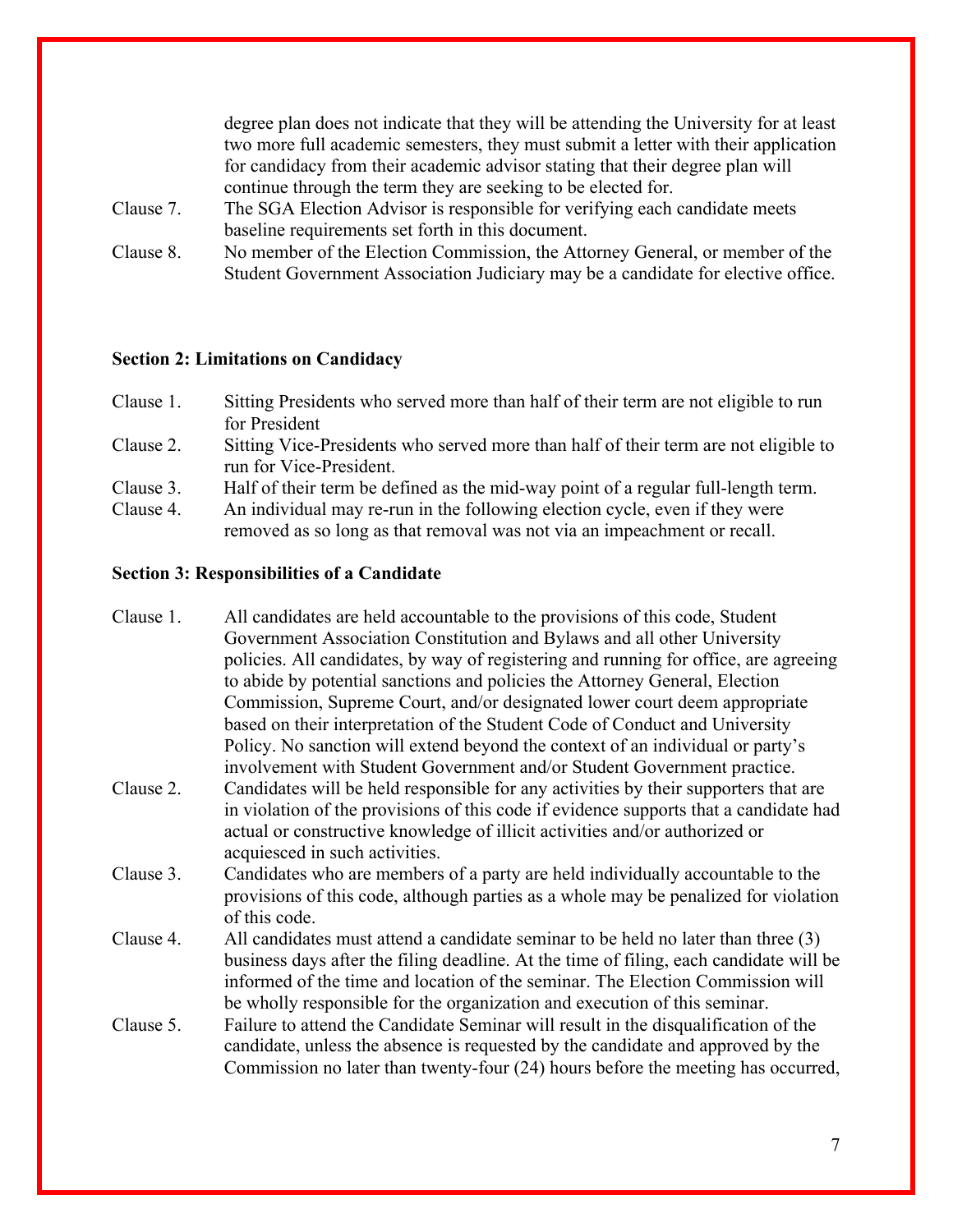or twelve (12) hours after the meeting has occurred for emergencies with proper documentation.

Clause 6. The official method of communication between the Election Commission and candidates is by way of e-mail. It is the responsibility of the candidate to provide the Election Commission with valid and accessible e-mail address, and other contact information. Any information missed due to the lack of reading or any otherwise unstated reason is the sole responsibility of the candidate and not the Election Commission.

#### **Section 4: Qualifications of a Party**

Clause 1. A party is defined as "an affiliation of candidates, students, and/or individuals who group together to organize campaigning for an election". Clause 2. Parties are not required to have a Presidential/Vice-Presidential pairing. Clause 3. Candidates will not be listed on more than one party ticket.

#### **Section 5: Responsibilities of a Party**

| Clause 1. | The Presidential candidate has executive authority over their party in terms of                                                                              |
|-----------|--------------------------------------------------------------------------------------------------------------------------------------------------------------|
|           | membership, composition, and name. The Presidential Candidate may remove<br>members from their party at any time, for any reason. Such individuals will have |
|           | the right to run as independents for any position they choose post-removal. A                                                                                |
|           | party without a Presidential Candidate does not have this authority.                                                                                         |
| Clause 2. | Individuals within and comprising parties will be subject to the responsibilities of<br>candidates enumerated in Article 3.                                  |
| Clause 3. | Parties may register with the election commission at any time before the close of                                                                            |
|           | the filing deadline as established by the Election Commission following the                                                                                  |
|           | confirmation of a Chief Election Commissioner for the current election cycle.                                                                                |
|           | New members may be added at any time before the close of the filing deadline by                                                                              |
|           | submitting a request to the election commission (see: Section 6 for potential                                                                                |
|           | exceptions and further clarification).                                                                                                                       |
| Clause 4. | Parties must register the party name and candidates with the Election Commission                                                                             |
|           | before engaging in campaign practices, and may make amendments to either so                                                                                  |
|           | long as the deadline has not yet passed.                                                                                                                     |
| Clause 5. | The Election Commission reserves the right to refuse any party name so long as<br>the Attorney General is in agreement before the filing deadline.           |
| Clause 6. | If a majority of a party wishes to remove the presidential candidate nominee after                                                                           |
|           | the filing deadline has passed, $2/3^{rd}$ of the party must vote in favor of removal and                                                                    |
|           | submit the names of those favor and reasoning for the removal to the Chief                                                                                   |
|           | Election Commissioner for approval. If they want to remove the presidential                                                                                  |
|           | nominee before the filing deadline, the candidates in opposition only option is to                                                                           |
|           | form a new party.                                                                                                                                            |
|           |                                                                                                                                                              |

#### **Section 6: Filing for Candidacy**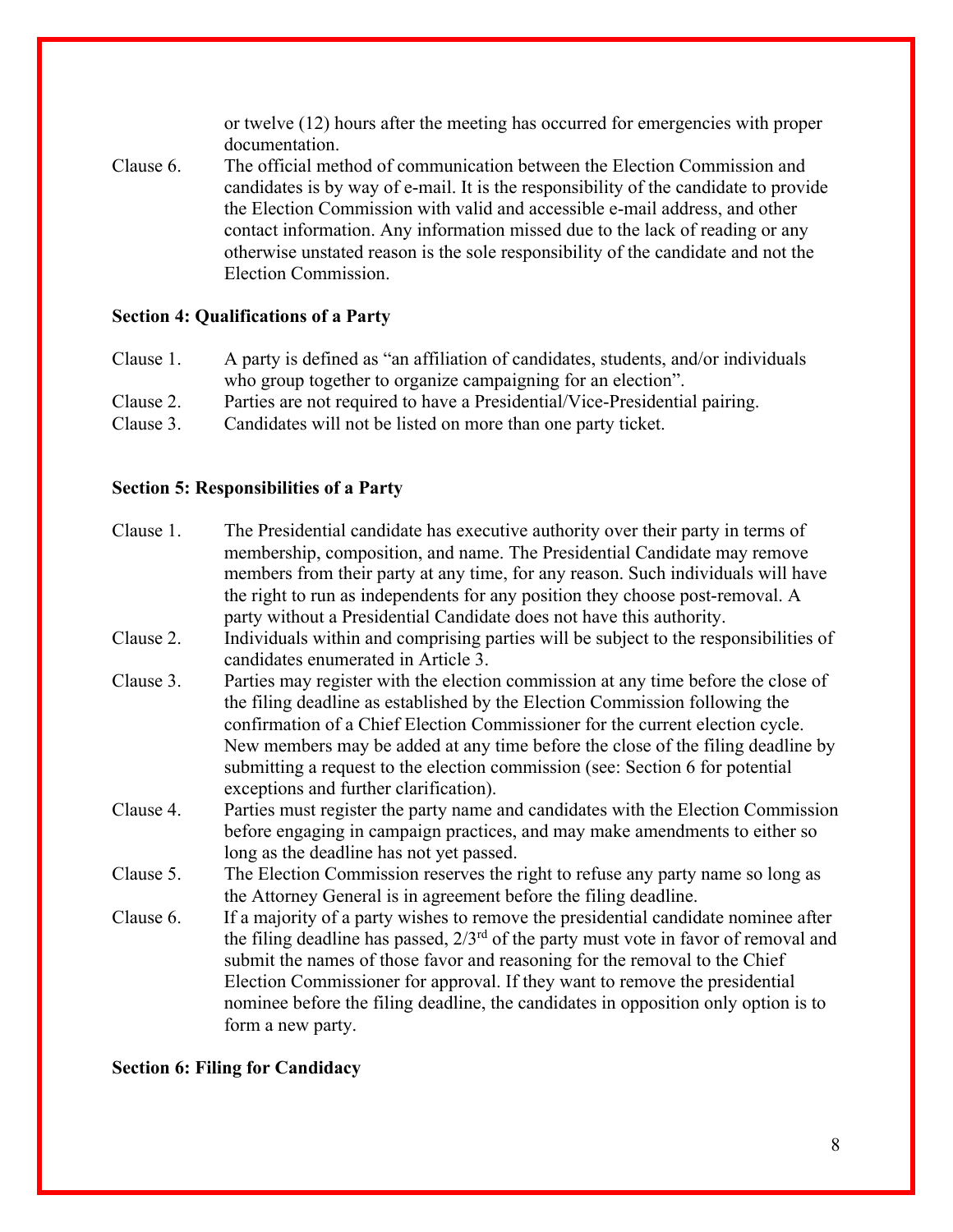|            | completing registration with the Election Commission during the filing period set                                                                                  |
|------------|--------------------------------------------------------------------------------------------------------------------------------------------------------------------|
|            | by the Chief Election Commissioner.                                                                                                                                |
| Clause 2.  | The filing period for candidacy must be at least fifteen (15) business days.                                                                                       |
| Clause 3.  | In the General Election, each candidate must file for one position only. Should a                                                                                  |
|            | candidate wish to amend their original filing, they need only indicate so to the                                                                                   |
|            | Chief Election Commissioner in writing before the final ballot is released.                                                                                        |
| Clause 4.  | Available positions for filing include: President, Vice President, four (4) Graduate                                                                               |
|            | At-Large Senate seats, six (6) Undergraduate At-Large Senate seats, and a                                                                                          |
|            | number of College Senate seats as outlined by the SGA Constitution.                                                                                                |
| Clause 5.  | A candidate for Student Government Association President may select a Vice                                                                                         |
|            | Presidential running mate to run for election as specified in Article V, Section 2                                                                                 |
|            | of the Student Government Association Constitution.                                                                                                                |
| Clause 6.  | A President/Vice-President ticket must remain whole for the three days leading up                                                                                  |
|            | to the first day of voting. Either member may choose to drop from the ticket at                                                                                    |
|            | any time after filing. A President or Vice-President withdrawing their candidacy                                                                                   |
|            | will give the remaining party members twenty-four (24) hours to decide on a                                                                                        |
|            | replacement. If no replacement is decided in twenty-four (24) hours, the party will                                                                                |
|            | forfeit this position on the ballot. If a President or Vice-President of a party drops                                                                             |
|            | out within three days of voting, no replacement will be allowed on the ballot.                                                                                     |
| Clause 7.  | Party names will be a maximum of twenty-five (25) characters in length.                                                                                            |
| Clause 8.  | Members of the Election Commission or Justice Department may publicly                                                                                              |
|            | announce the total number of candidates who have filed for candidacy, the total                                                                                    |
|            | number of parties, and/or the total number of candidates for each position at any                                                                                  |
|            | stage during the filing period.                                                                                                                                    |
| Clause 9.  | Members of the Election Commission or Justice Department may not disclose                                                                                          |
|            | the names of any candidate, party, or affiliated individuals, without their consent,                                                                               |
|            | before the filing deadline.                                                                                                                                        |
|            | (a) The Election Commission or Justice Department may disclose the names                                                                                           |
|            | and contact information for independent candidates to all registered                                                                                               |
|            | Presidential and Vice-Presidential candidates based on the premise that                                                                                            |
|            | they have gotten written consent from the candidate and that the                                                                                                   |
|            | Presidential and Vice-Presidential candidates intend to recruit the                                                                                                |
|            | independent candidate into their party.                                                                                                                            |
| Clause 10. | A party will become official after being successfully registered to the election                                                                                   |
|            | commission. The party will cease to exist after the election concludes.                                                                                            |
| Clause 11: | Independent candidates may switch their independent status to being party                                                                                          |
|            | affiliated so long as the party leadership and the candidate confirm this in writing                                                                               |
|            | to the Chief Election Commissioner before the ballot is finalized and so long as                                                                                   |
|            | the party has not reached the limit on candidates.                                                                                                                 |
| Clause 12: | Party-affiliated candidates may switch their status to "independent" at any point                                                                                  |
|            | so long as they confirm this in writing with the Chief Election Commissioner and<br>before the ballot is finalized.                                                |
| Clause 13: |                                                                                                                                                                    |
|            | Candidates will be prohibited from switching from one party to another after the                                                                                   |
|            | registration period has passed, but parties may move candidates from one position<br>to another internally (for example, a person may not switch from "party A" to |
|            |                                                                                                                                                                    |
|            |                                                                                                                                                                    |
|            | 9                                                                                                                                                                  |

Clause 1. A student may file as a candidate by filing their intention for candidacy by

9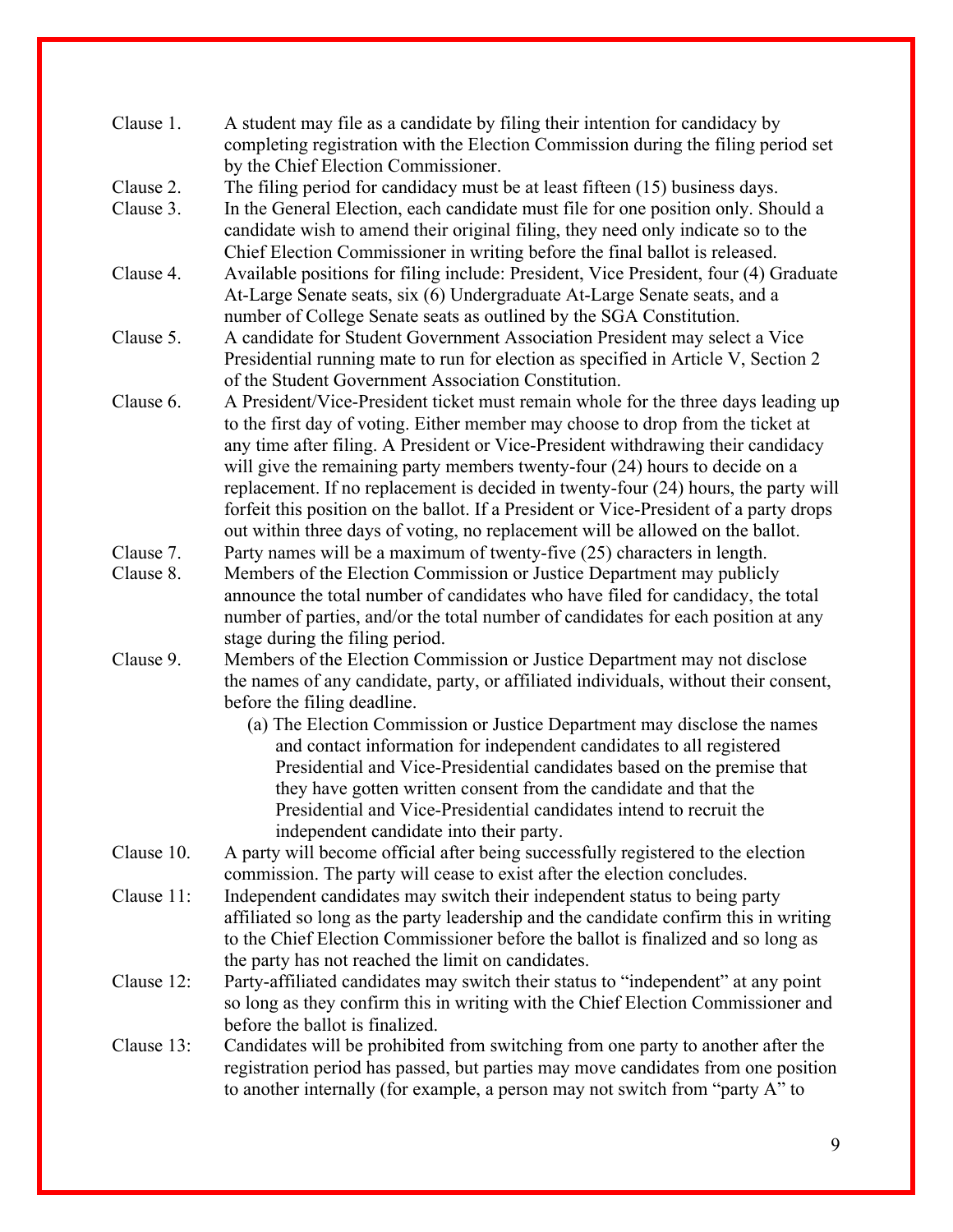|            | "party B", but "party A" may move this person from an undergraduate at-large        |
|------------|-------------------------------------------------------------------------------------|
|            | candidate to a business candidate) so long as the party leadership and the effected |
|            | candidate(s) confirms this in writing to the Chief Election Commissioner in         |
|            | writing, before the ballot has been finalized.                                      |
| Clause 14: | Independent candidates may switch their position registration before the ballot is  |
|            | finalized so long as they confirm this in writing to the Chief Election             |
|            | Commissioner (for example, an independent Technology Senator candidate may          |
|            | switch to running for President or Undergraduate At-Large).                         |
| Clause 15: | Candidates may switch their position registration so long as they confirm this in   |
|            | writing to the Chief Election Commissioner and the change occurs before the         |
|            | registration deadline.                                                              |

# **Article 4: Campaigning**

## **Section 1: Definition of Campaigning**

| Campaigning is defined as the intentional direct or indirect solicitation of votes,<br>the purposeful bolstering of one's personal brand and/or name, and/or any form of |
|--------------------------------------------------------------------------------------------------------------------------------------------------------------------------|
| personal, group, or mass advertising initiated by a known and/or prospective                                                                                             |
|                                                                                                                                                                          |
| candidate or campaign staff member with the purpose of effecting the election                                                                                            |
| outcome.                                                                                                                                                                 |
| "Direct solicitation of votes" is defined as an attempt to obtain votes through<br>personal communication.                                                               |
| "Indirect solicitation of votes" is defined as an intentional attempt to obtain votes                                                                                    |
| through materials that can be seen or heard by potential voters.                                                                                                         |
| In the case of ambiguity related to whether or not an activity constitutes                                                                                               |
| "campaigning," the decision is at the discretion of the Attorney General. This                                                                                           |
| decision must be consistent between different candidates and campaigns.                                                                                                  |
| A "campaign staff member" is any individual aiding a candidate or party in any                                                                                           |
| matter related to the election.                                                                                                                                          |
| Campaigning does not include any actions taken by known and/or prospective                                                                                               |
| candidates, campaign staff, or parties to organize or recruit on a peer to peer basis                                                                                    |
| before the close of the filing deadline.                                                                                                                                 |
| Party meetings are permitted, but a candidate or party staff member may not,                                                                                             |
| through any means, publicly or broadly recruit candidates. This includes, but is                                                                                         |
| not limited to: mass advertising, listservs, and public announcements of party                                                                                           |
| recruitment. Party meetings may also not be held in Campaigning Prohibited                                                                                               |
| zones.                                                                                                                                                                   |
|                                                                                                                                                                          |

## **Section 2: Prohibitions on Campaigning**

Clause 1. All campaigning is subject to the authority of entities or individuals that have jurisdiction over the location in which campaigning is occurring. If any complaint is filed concerning whether campaigning in a certain building is permissible, the filer must prove a prohibition on campaigning within said building is (1) in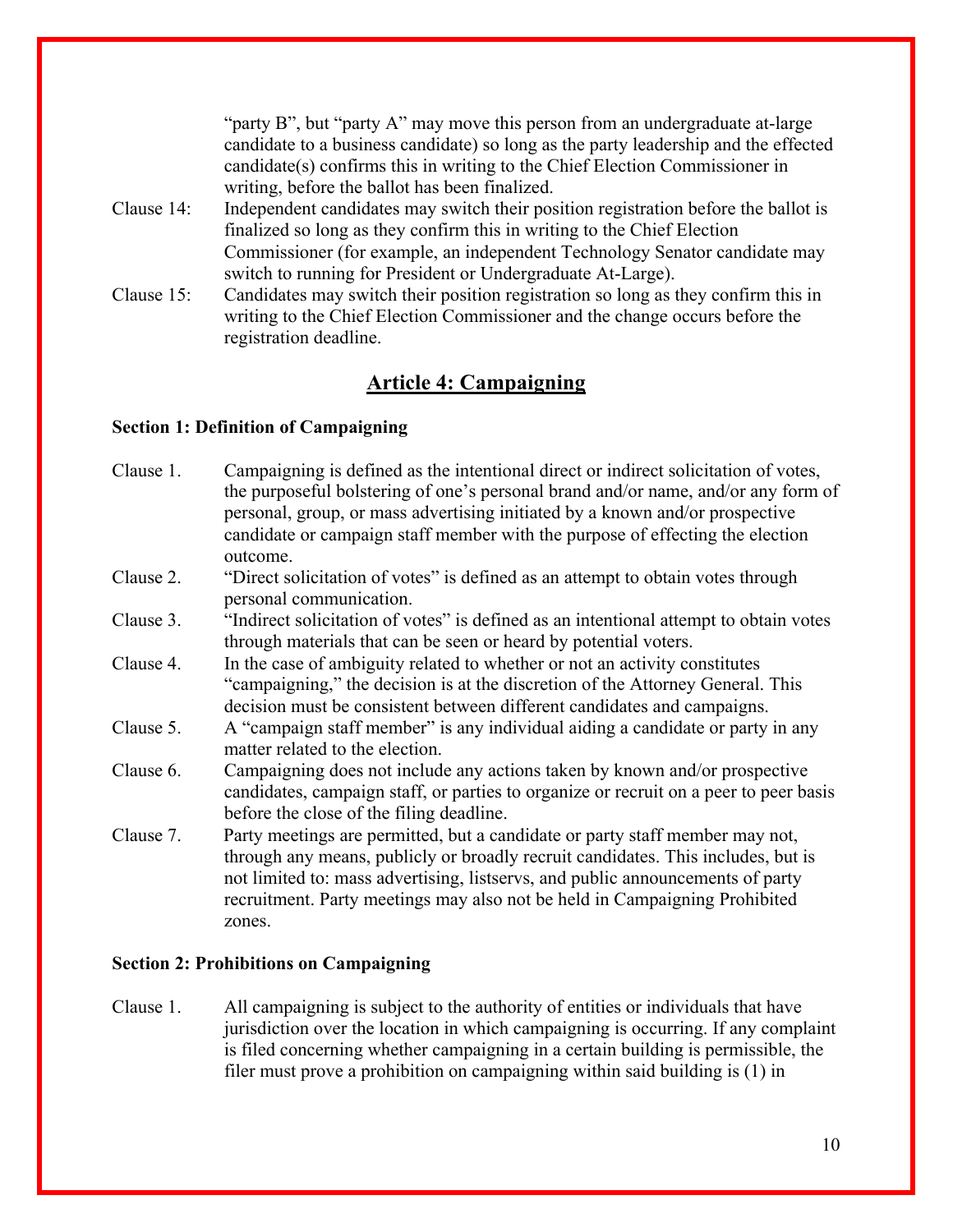writing and (2) well-communicated to students/candidates before the alleged violation took place.

- Clause 2. No campaign may be on or use personal or intellectual property without the consent of the owner.
- Clause 3. No campaign may interfere with the online voting system.
- Clause 4. No candidate may assist a voter in the use of the online voting system other then what is authorized by the election commission.
- Clause 5. No candidate or party may campaign door to door in residence halls or take any other action that violates University of Houston Student Housing & Residential Life Policy.
- Clause 6. No campaigning may occur before the start of the official campaigning period as dictated by the Election Commission.
- Clause 7. The Election Commission may not place the start of the campaigning period before the end of the candidate-filing period.
- Clause 8. No candidate will utilize any materials or resources provided by the University (excluding sanctioned university postings and resources provided by the election commission) or Student Organizations for the purposes of campaigning or housing campaign materials, despite receiving prior permission or not:
	- a) This does not include student organization social media for the purposes of a single instance social media platform of endorsement. Student organizations may not tag any party more than once in their social media posts. Any campaign activities on Student Organization social media outside of a single endorsement post per-platform is prohibited (for instance, if an organization has a Facebook and an Instagram, they may post the same endorsement post on both platforms, but no more);
	- b) No university-sponsored (department, division, office, etc.) social media will be used for the purposes of campaigning. This includes tagging parties involved in the election in social media posts.
- Clause 9. No candidate, or authorized person thereof, may, in the course of campaigning, disrupt any academic function.
- Clause 10. No candidate, or authorized representative thereof, may distribute or make available any campaign material prior to the commencement of the campaign period. This section will also apply to the creation and availability of any website, social networking group, or other online campaign tool.
- Clause 11. No university academic system, such as Blackboard, may be used to promote, aid, or advertise any campaign. This includes mass emails to students.
- Clause 12: Campaigners cannot offer anything of monetary value to a voter on the condition the voter casts a vote for said campaigner or said campaigner's team. Anything given to voters by candidates must be unconditional in nature.
	- (a) Any campaign giveaways must open to and disclosed publicly that they are open to any voting, even if the individual is not voting for that specific party.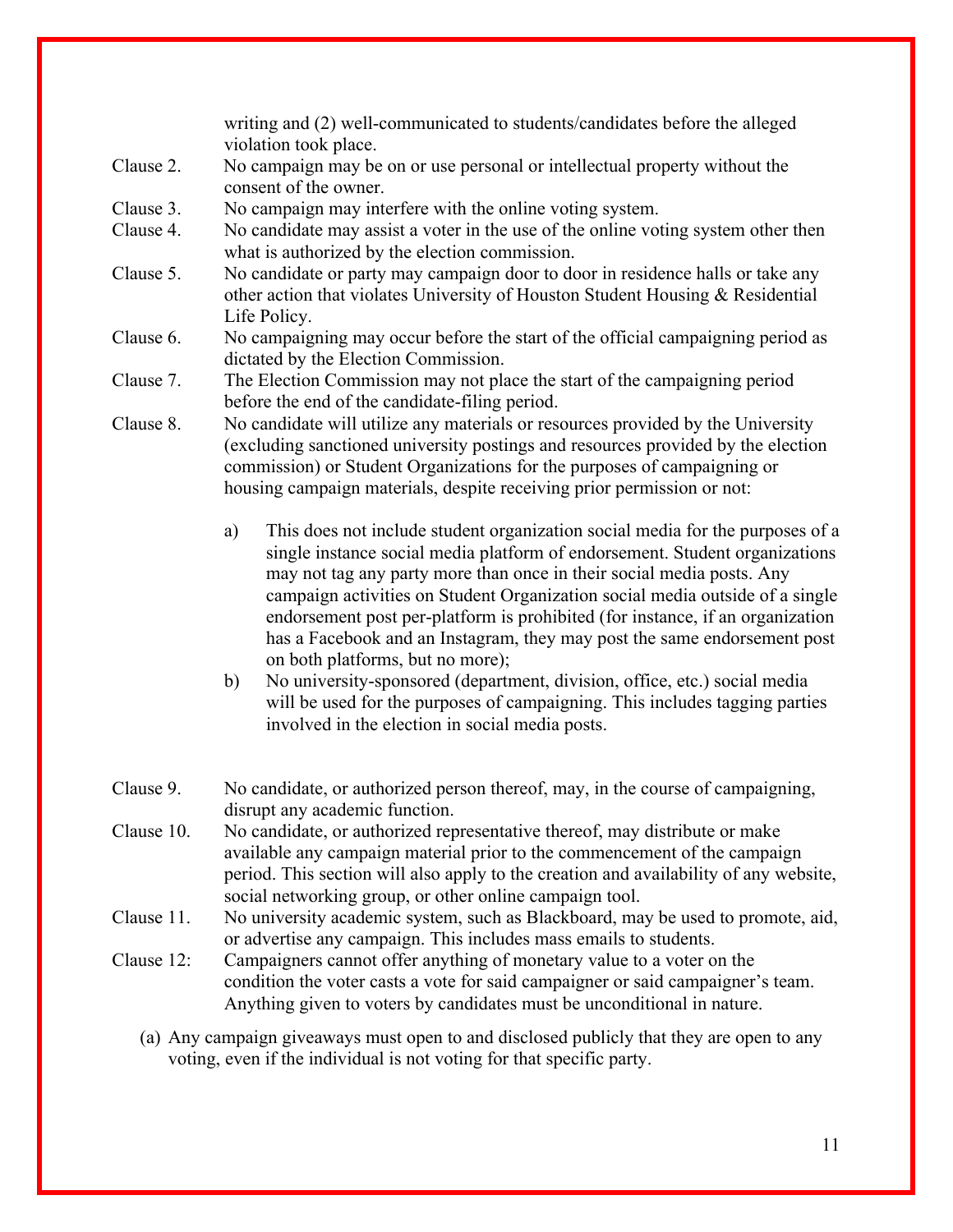- Clause 13: Campaigning within the walls or fifteen (15) feet from the entrances of the library, student centers (north, south, and satellite), recreation and wellness center, dining halls, and/or within any dining establishment owned/operated by the University of Houston is prohibited. The Chief Election Commissioner may make exceptions to this at their discretion.
- Clause 14. Campaigning is limited to 7 a.m. Monday through 10 p.m. Friday during campaigning season with the exception of social media posts.
- Clause 15. Campaigns of either an independent candidate or party may not ask or force an individual to receive confidential student information from individuals, this entails but is not limited to: PeopleSoft IDs, personal records, birthdates, etc.

## **Section 3: Campaign Materials and Endorsements**

| Clause 1. | All physical or online campaign materials must be in accordance with the Student      |
|-----------|---------------------------------------------------------------------------------------|
|           | Government Association governing documents.                                           |
| Clause 2. | All physical and non-physical campaign materials, including but not limited to:       |
|           | Flyers, Social Media, Buttons, T-Shirts, etc., must be originally created, and        |
|           | cannot be reused within a 5 year period. This does include party names.               |
| Clause 3. | Parties and individual candidates have a right to their likeness, and any attempt to  |
|           | copy a party or individual's likeness is prohibited. A complaint regarding this       |
|           | clause must prove opposition marketing materials are too close to be easily           |
|           | distinguished. This includes party names.                                             |
| Clause 4. | Candidates or parties that are found to have presented a false claim of               |
|           | endorsement by any individual, organization, or business, are subject to penalties    |
|           | following a formal complaint.                                                         |
| Clause 5. | If a student group chooses to endorse a candidate, the candidate will be held         |
|           | responsible for all activities of the endorsing student group in regard to activities |
|           | which are intended to physically, mentally, or emotionally inhibit a candidate or     |
|           | their party.                                                                          |
|           |                                                                                       |

## **Section 4: Campaign Ethics**

Clause 1. Members of the Election Commission and members of the Student Government Association Judiciary/Justice Department are prohibited from campaigning or verbalizing support for a particular candidate or party. If they verbalize their support, it is ground for removal or impeachment from their position. Clause 2. Candidates must act in accordance with the Student Government Association governing documents. Clause 3. No candidate or campaign staff member may interfere with the campaign materials of an opposing candidate or party. Clause 4. No candidate or campaign staff member may make any threats of physical or emotional abuse of an opposing candidate or party. Clause 5. No candidate or campaign staff member may offer anything of monetary value nor threaten or promise any particular action to a member of the Election Commission, or a member of the Justice Department with the intention of

incentivizing or causing undue influence in the election process. The Election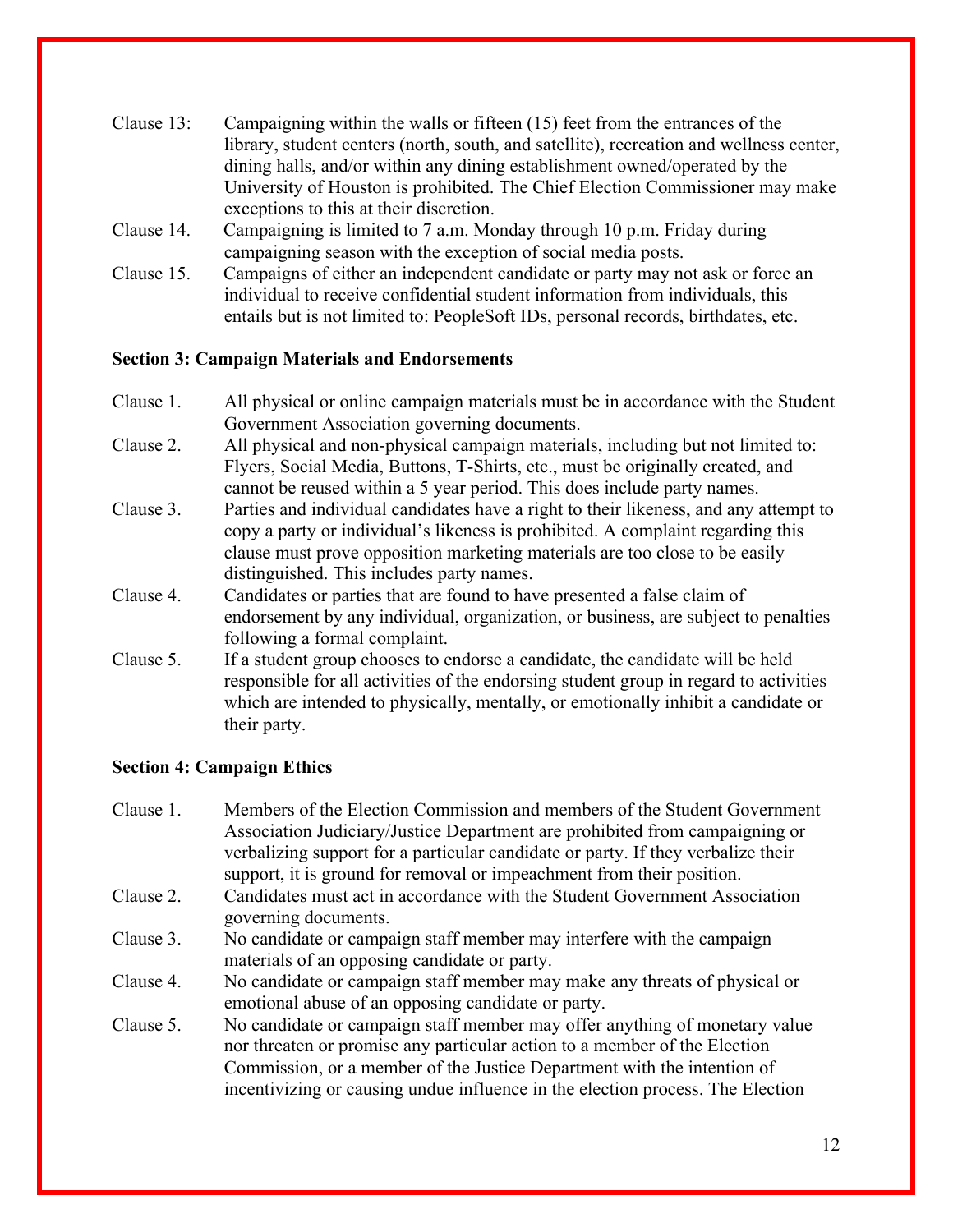Commission and Attorney General reserves the right to file a complaint against any individual who violates this clause. Clause 6. No candidate or campaign staff member may request proof that an individual voted for a candidate or party that they claim to have voted for. Clause 7. No candidate or campaign staff member may encourage or require campaign team-members to campaign in lieu of fulfilling academic obligations. Clause 8. No candidate or campaign staff member will physically or emotionally abuse campaign team-members. Clause 9. No candidate will be involved in or have a history of involvement in physical or emotional abuse of any kind within or outside the context of the Student Government Elections. This includes, but is not limited to physically abusive behavior, emotionally abusive behavior, sexual abuse, sexual harassment, etc. Clause 10. No candidate or campaign staff member may make threats towards any individual or group. This includes but is not limited to: physical threats, emotional threats, social threats, or any threat which might prove distressful to an individual or group's physical, emotional, and/or financial well-being.

# **Article 5: Voting**

## **Section 1: Voter Eligibility**

- Clause 1. Each member of the Student Body as defined by the Student Government Constitution will be entitled to vote in the Student Government Elections.
- Clause 2. Each voter must agree to the UH computer use policy and the Student Code of Conduct in order to access the voting application upon login.

## **Section 2: Election Date**

Clause 1. General Election voting will open on the fourth Monday in February. Voting will be open from Monday at 12:00 AM until the following Thursday at 11:59:59 PM.

## **Section 3: Polling Locations and Regulations**

- Clause 1. Voting will take place online through an online voting system.
- Clause 2. No University of Houston student, faculty, or staff member may use their personal device or a public device for the purpose of soliciting students to vote at that device.

## **Section 4: Ballots**

- Clause 1. All ballots will be cast online through the online voting system.
- Clause 2. If a candidate is affiliated with an approved party, the candidate's party affiliation will be listed next to their name on the official ballot. Any candidate who is not affiliated with a party will have the word "Independent" next to their name.
- Clause 3. The number of seats available in each Senatorial Contest will be placed on the official ballot.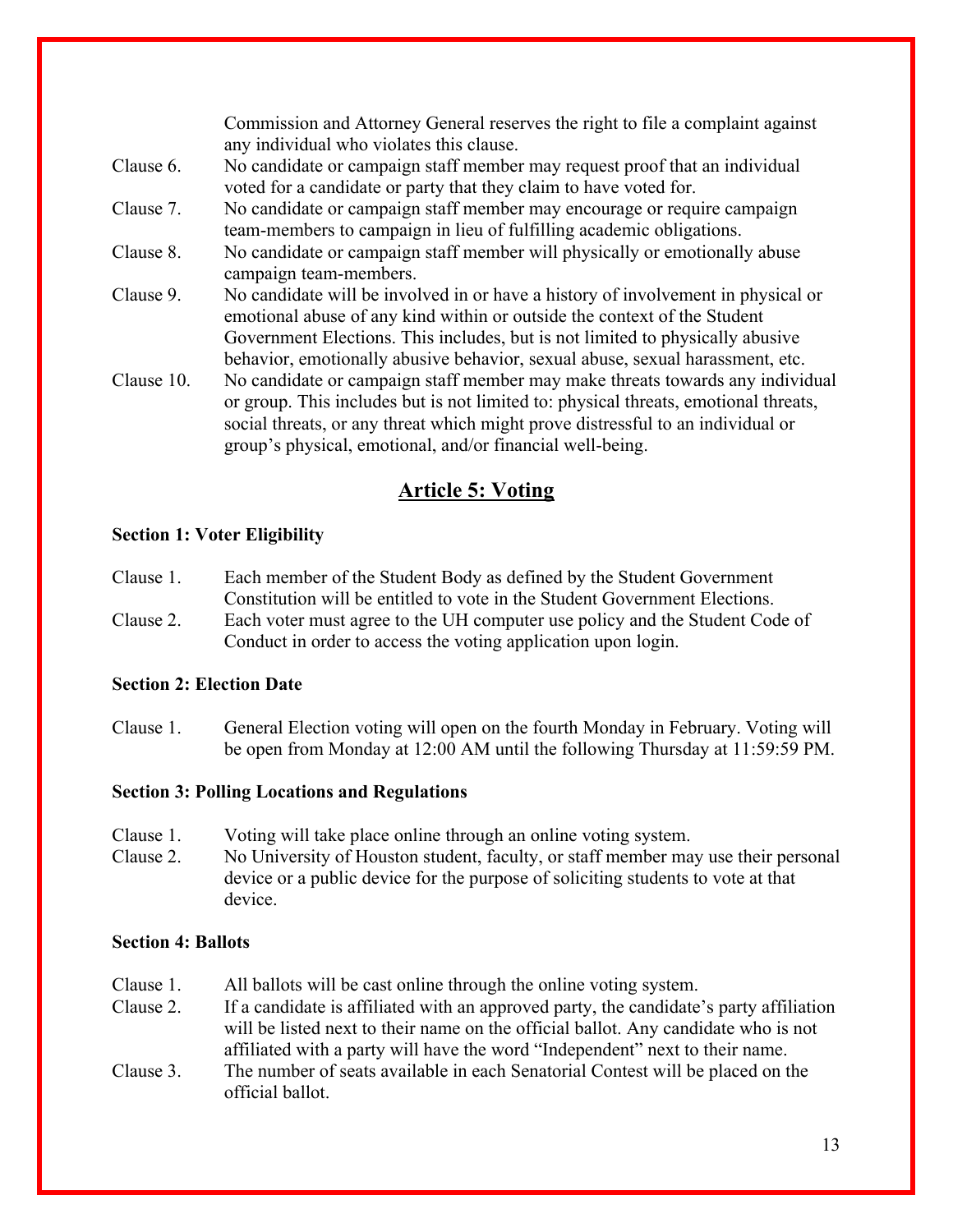| Clause 4.  | The Election Commission will post the sample ballot for the purpose of correcting<br>errors the day after the mandatory candidate's meeting by 5:00 P.M. If a<br>candidate does not appeal any error on the sample ballot by 5:00 P.M. on the<br>following day, they lose their right to contest the error.                                                                                                                                                                              |
|------------|------------------------------------------------------------------------------------------------------------------------------------------------------------------------------------------------------------------------------------------------------------------------------------------------------------------------------------------------------------------------------------------------------------------------------------------------------------------------------------------|
| Clause 5.  | The sample ballot will not be used for any voting. It will only be used for a<br>candidate to verify that their name has been properly recorded for the election<br>process, and for other administrative purposes as needed by the Election<br>Commission.                                                                                                                                                                                                                              |
| Clause 6.  | Any withdrawn or disqualified candidates' voters' votes will be automatically,<br>and before all redistributions/elimination, distributed to their second-choice<br>preference, as determined by the ranked-choice voting system, and should a voter<br>decide to only rank a, now, withdrawn or disqualified candidate first, without<br>indicating any subsequent preferences, their vote will be taken out of the pool.<br>This will occur after the completion of the voting period. |
| Clause 7:  | The Election Commission will post the final ballot for any election at least two (2)<br>business days prior to the voting period and will post a copy to the Student<br>Government Association website as well.                                                                                                                                                                                                                                                                          |
| Clause 8.  | Candidates' ballot positions will be randomly ordered as a pre-set for each voter<br>(i.e. the list of candidates' names, per ballot, will be randomly ordered once, and<br>that random order will be the fixed-order of candidates each voter will see). If<br>ballot position can be randomized for each voter's ballot, the Election<br>Commission will completely randomize the ballot. Candidates have the right to<br>know the process for how the ballot was randomly ordered.    |
| Clause 9.  | Any Constitutional Amendments and/or referendums will be placed at the bottom<br>of the ballot.                                                                                                                                                                                                                                                                                                                                                                                          |
| Clause 10. | The SGA President may place, with the advice and consent of the SGA Senate,<br>University-related items requiring a student body vote at the end of the ballot,<br>after all Constitutional items.                                                                                                                                                                                                                                                                                       |

## **Section 5: General Election Results**

- Clause 1. Candidates running for President and Vice President must receive a majority  $(50\% + 1)$  of the votes cast to be seated. A Presidential candidate without a Vice Presidential candidate will run against all others who have a complete ticket.
- Clause 2. Voters will vote via a ranked choice system for each seat or set of seats. Each voter may rank their candidate choice in descending order from most (1) to least preferred (equal to the number of candidates). Voters will have the option to rank as many candidates as offered on the ballot, without a mandate to rank all candidates offered or rank any candidates at all.
- Clause 3. Students will rank candidates for President and Vice-President in order of preference. If no candidate receives a majority in the first round, the candidate with the lowest number of votes will be eliminated, and their votes will be distributed based on their voters' subsequent preference. This will happen until a candidate receives a majority of preferences.

## **Section 6: Determination of Results**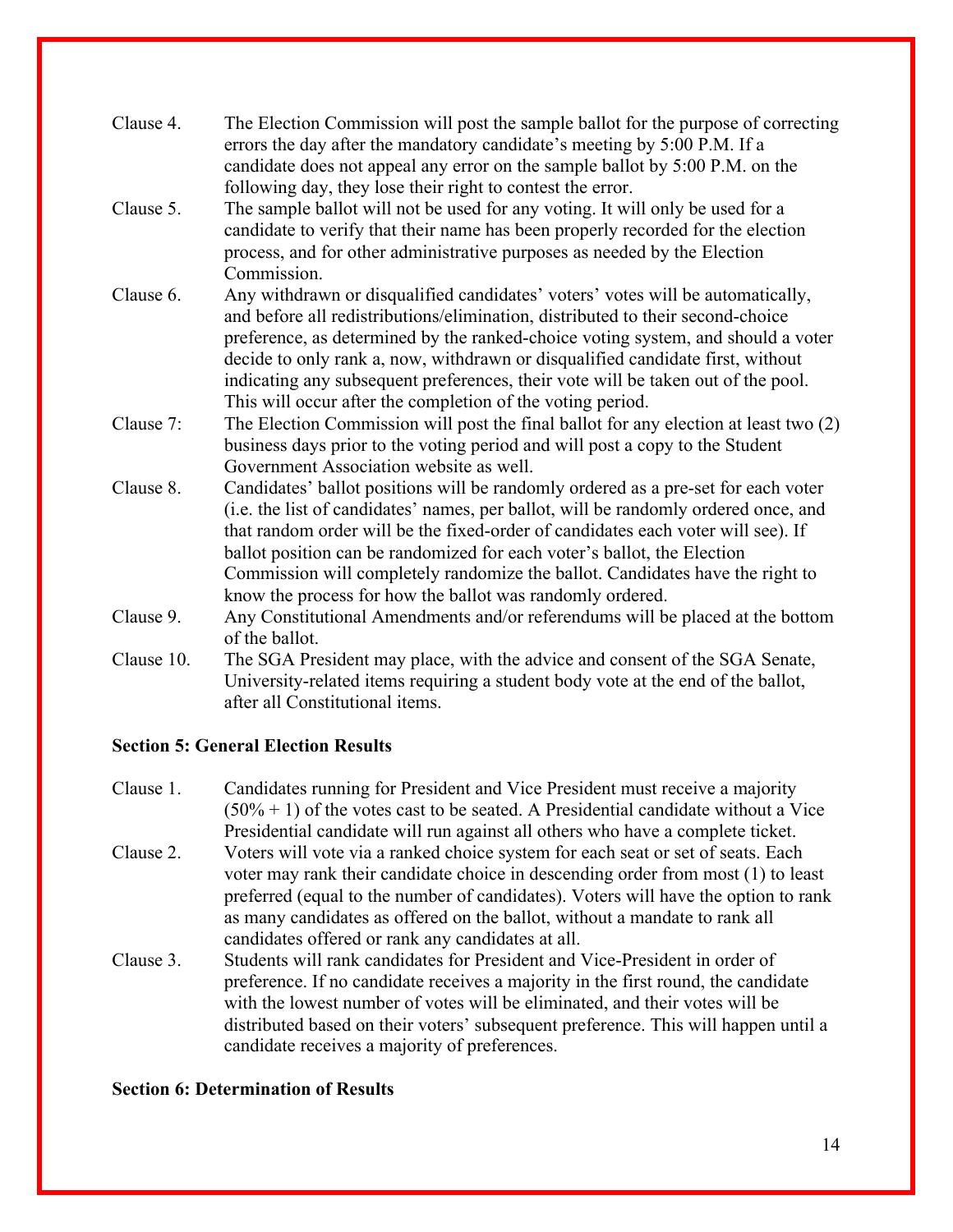- Clause 1. The results of any election, ballot measure or referendum will be determined as follows:
- a) For electoral races in which only one seat is available, the candidate in the given electoral race who receives over 50% of the "first choice" votes will win. If no such candidate surpasses the majority vote threshold, the candidate with the lowest number of "first choice" votes will be taken out of consideration, and all voters who chose said candidate will then have their "second choice" votes counted towards the remaining candidates. If any candidate at this point surpasses the 50% threshold, they will win. If no candidate yet receives 50% of the votes, the process of taking out the candidate with the lowest number of votes and redistribution of ranked votes will be repeated until a candidate surpasses the 50% threshold.
- b) Races for Multiple Seats:
	- 1. For electoral races in which multiple seats are available, the "first choice" votes will be counted first. A winning percentage of the vote for a candidate to win a seat will be defined by  $(N/(x+1))+1$ , where x is the number of seats available in an election and N is the total number of votes within a specific constituency's election (the "Droop" method). If any candidate passes this percentage threshold in "first choice votes", they will immediately win a seat, and promptly be taken out of consideration;
	- 2. Following this removal of victorious candidates, the surplus votes of the victorious candidates will be distributed to their second-choice preference. If any candidate(s) surpasses the given percentage threshold for the race, they are then awarded a seat, and promptly be taken out of consideration;
	- 3. If, following the process of  $(b)(2)$  (above), no candidate surpasses the given threshold defined in (b)(1)(above), then the candidate with the lowest number of votes will be taken out of consideration, and their votes reassigned to their respective next "choice";
	- 4. The process of taking out candidates surpassing the given percentage threshold, and appropriate reassignment, then removal of candidates with lowest vote totals will repeat in that order until all seats are filled with candidates that surpassed the given threshold;
	- 5. If a situation arises at any stage of determination in this section where more/less candidates surpass a given threshold than there are seats available, the remaining seats will be won by the respective candidates with the largest percentage of the vote.
- Clause 3. In the case of an exact tie in number of votes at any point in the ranked-choice process, the candidate with the lower number of first-choice preferences will be eliminated. If there is a tie in the first-choice preferences, the candidate with the lower number of second-choice preferences will be eliminated. This process will continue until the tie is resolved.
- Clause 4. Regardless of complaints or appeals, the unofficial results of the general election will be announced by the Chief Election Commissioner in an appropriate campus location on the day after the General Election.
- Clause 5. If no complaints or appeals are registered within eight (8) hours of the announcement of election results, all election results will be deemed final.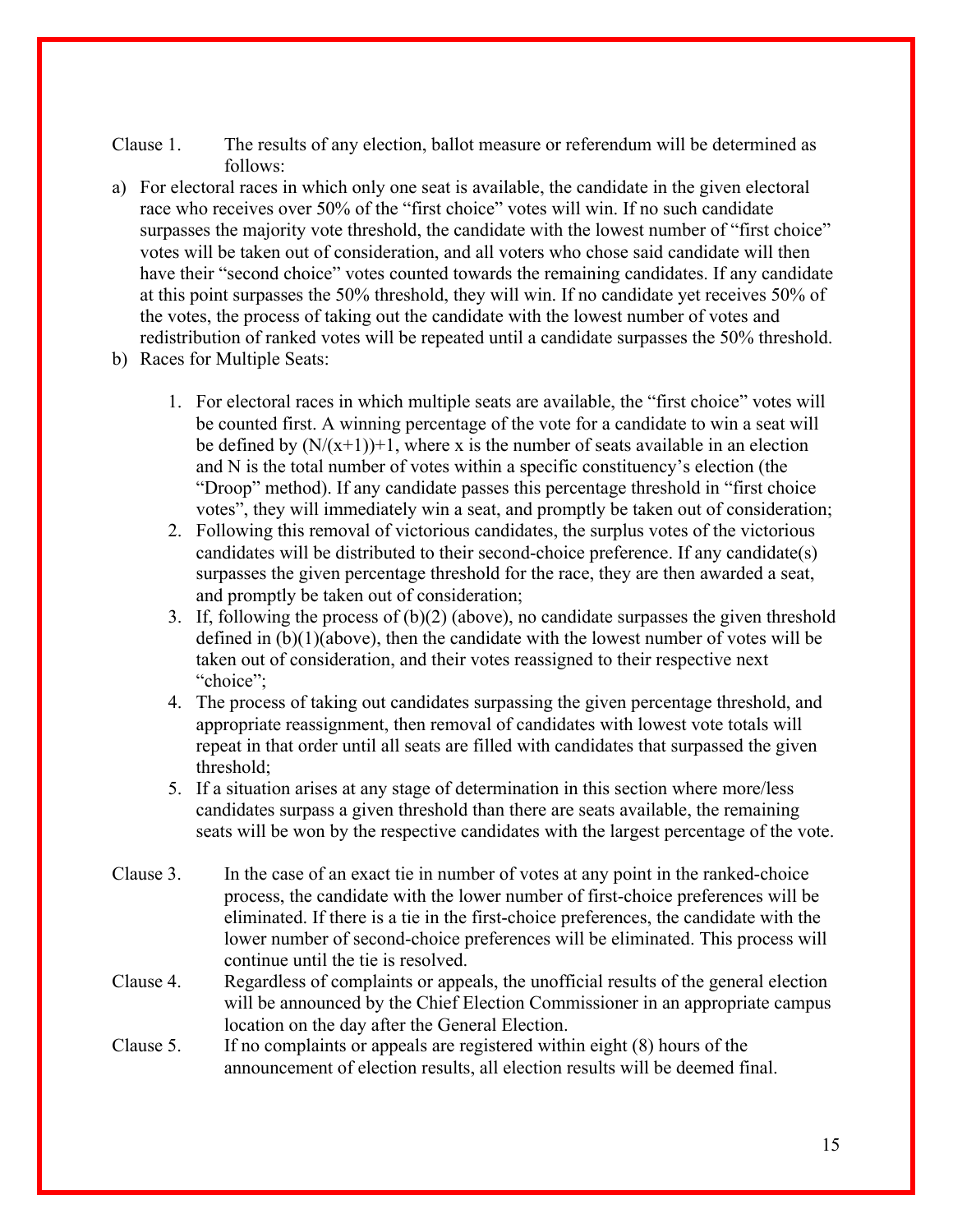- Clause 6. Candidates for College Senate seats will run in conjunction with all other candidates running for the same seats.
- Clause 7. Candidates running for Senate within the Undergraduate At-Large and Graduate At-Large categories will run in individually numbered seats which are elected separately (for example, if there are six Undergraduate At-Large Senator seats, there will be one individual, separate, election for each of the six seats):
- a) No member from the same party will run against each other within the same numbered atlarge seat;
- b) Multiple independents in the same numbered at-large seat is permissible only if there are more independent candidates then there are seats available (for example, if there are seven independent candidates registered for a undergraduate at-large with six seats, randomly, there will be one numbered seat with two independent candidates, and five numbered seats with one independent);
- c) When able, the Election Commission will attempt to eliminate the possibility of a candidate running unopposed for Undergraduate At-Large and Graduate At-Large (for instance, if undergraduate at-large has six seats, and Party A has six undergraduate at-large candidates, Party B has four undergraduate at-large candidates, and there are two independent undergraduate at-large candidates, the election commission will place these candidates in such a way that all six seats are contested);
- d) It is permissible, and required, to have an individual run unopposed in the case, and only in the case, that there are less, or an equal amount of, candidates filed in a category than there are available seats (i.e. if there are only six people running for the six Undergraduate At-Large seats, they will all run unopposed. If there are seven people running for the six Undergraduate At-Large seats, it will be random that two of the seven will compete for one seat and five of the seven will run unopposed for each subsequent seat);
- e) Parties will not have discretion which candidates they place in which specific seats (i.e. whether to place candidate "A" as an undergraduate atlarge seat #1 or #2). Independents will not have this discretion either. Candidates will only indicate the generic position they are registering within ("Undergraduate At-Large" or "Graduate At-Large"), and the exact people running within each numbered at-large seat will be randomly chosen in a process determined by the Chief Election Commissioner. Candidates have the right to know the exact process of how the candidates were randomly assigned seats.

# **Article 6: Campaign Finance**

## **Section 1: Expenditures**

- Clause 1. Candidates running to be the Student Government Association Senator as an independent for a specific college are limited to expenditures totaling no more than five-hundred (\$500) dollars.
- Clause 2. Candidates running to be one of the At-Large Senators as an independent are limited to expenditures totaling no more than seven-hundred-fifty (\$750) dollars.
- Clause 3. Political parties and Independent Presidential candidates are limited to expenditures totaling no more than one-thousand-two hundred (\$1,200) dollars for the entire party.
- Clause 4. Independent candidates and political parties are limited to expenditures totaling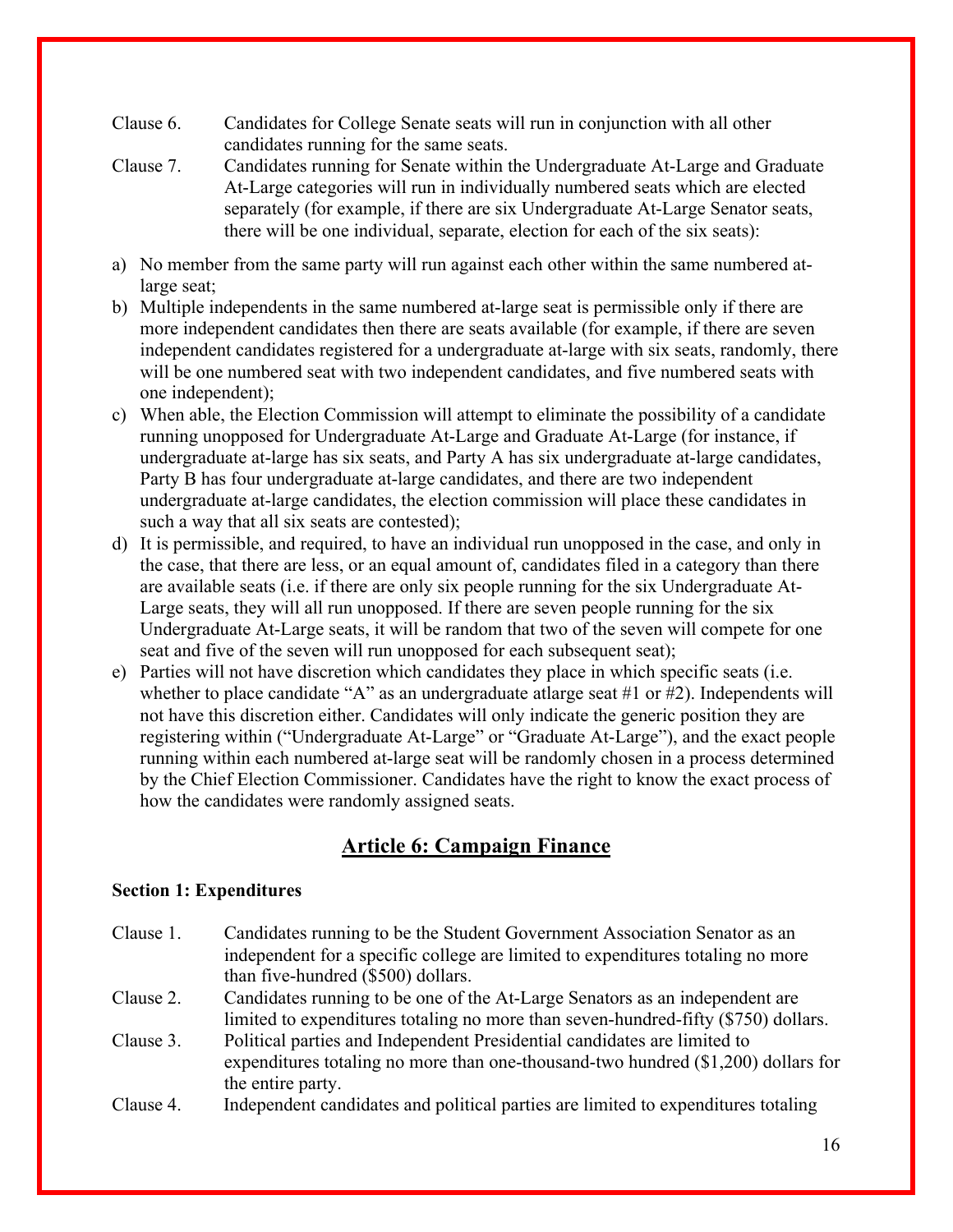no more than 10 of their maximum budget for giveaways.

#### **Section 2: Financial Disclosures**

- Clause 1. Each candidate for office is required to keep accurate and up-to-date records of all campaign expenditures. Members of the Justice Department Election Commission may request to view these records at their discretion, and candidates must present these records to the Election Commission within twenty-four (24) hours of receiving the request in writing.
- Clause 2. Any good or service actually purchased or paid for by the candidate for their campaign will be reported at the actual value expended by the candidate for the given good or service. All goods or services purchased by a candidate or party must have a reported value reasonably close to a market value (i.e. if a candidate is offered to buy one-hundred thousand fliers for \$1, they still need to apply a reasonable market value to the fliers, and reporting \$1 on their campaign finance expenditure form would be a violation). If items were bought on discount or sale, the discount/sale must be proven to be (1) reasonably well advertised to the public and (2) universally available to all that might wish to participate. Candidates must provide receipts in person or via email to prove the actual value of each good or service purchased or paid for. If the Election Commission requests such, the candidate must provide the original receipt(s) in person.
- Clause 3. Candidates that are not a member of a party are required to file a statement of financial disclosure weekly on each Monday from the first Monday after the start of the campaigning period until and including the first Monday after the end of all elections. The Chief Election Commissioner has the discretion to change the day that these financial disclosures are due to the commission.
- Clause 4. The first statement of financial disclosure must detail the names and monetary values of each expenditure the campaign has made thus far. Each subsequent statement of financial disclosure must detail the names and monetary values of each expenditure the campaign has made since the submission of the last statement.
- Clause 5. Political parties must submit a financial disclosure form that accounts for the spending of all members of the party. This form must be submitted on a weekly basis, defined in the same way as prescribed for independent candidates in Clause 3 of this section.
- Clause 6. Each party must be aware of the total expenditures of its members and is responsible for not exceeding its total expenditure limit.
- Clause 7. The Election Commission must keep running totals for the expenditures of each candidate and party to ensure that the limits presented in Section 1 of this article are not exceeded.
- Clause 8. Statements of financial disclosure as well as running expenditure totals are public record. This information may be requested at any time. The Election Commission must provide this information in a timely manner. The Election Commission must make available on the Student Government Association website all financial disclosures form once they have been submitted within twenty-four (24) hours.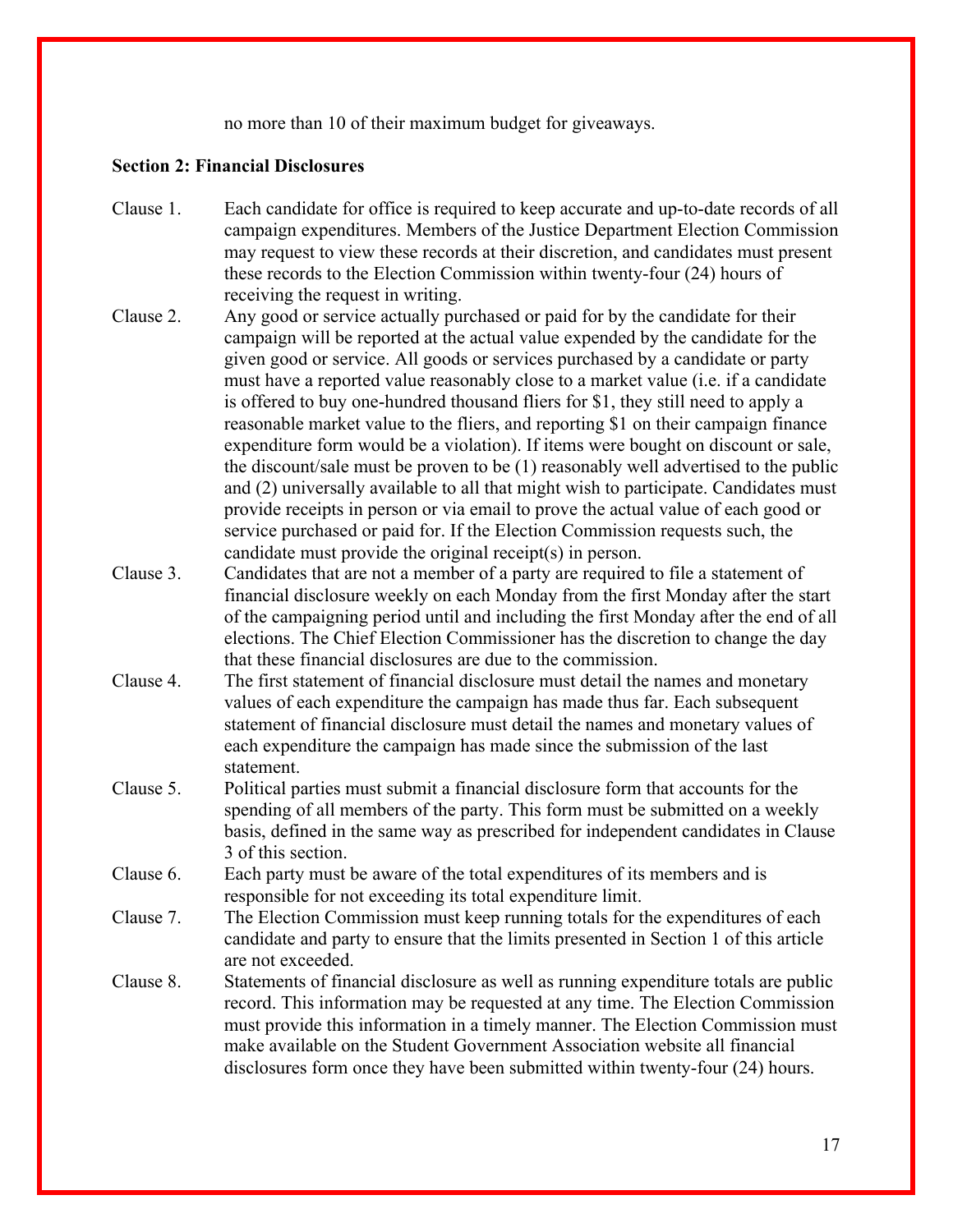- Clause 9. The total cost of an expenditure benefiting multiple candidates may be divided for financial disclosure at the preference of the candidates involved.
- Clause 10. No candidate or campaign staff member will falsify any entry on a statement of financial disclosure.
- Clause 11. For each election, each independent candidate and each party listed on the ballot will be required to submit a 'donation list' with their weekly financial disclosure form containing a list of individuals who have donated to their campaign. Candidates or parties that received no donations are still required to submit this list to the Election Commission. The Election Commission will provide this form on its website prior to the registration period, with the form including the following sections:
- a) Names of the those responsible for the donation;
- b) The fair market value of the donation; and
- c) The date the donation was received.
- Clause 12. All donations both tangible and intangible, financial or non-financial, must be disclosed on an individual's or party's donation list and counted as part of their campaign expenditures, limited by the campaign expenditure limits. All nonfinancial contributions/donations to an individual or party (this includes but is not limited to: printed materials, signage, t-shirts, etc.), must be assessed a fair market value and included on both the weekly donation list and the financial disclosure form. Any funding an independent candidate or party candidate uses to finance their campaign must be accounted for in the weekly donation list.
- Clause 13. Financial disclosures of costs of both independent candidates and parties must submit and provide with their expense report, the invoice or receipt of the transaction and may not use online cash exchange accounts (such as but not limited to Venmo, Cashapp, Zelle, etc.) to be able to suffice this criterion.

## **Article 7: Violations**

## **Section 1: Complaints and Reporting**

Clause 1. The Justice Department, Election Commission, and Judicial Branch (including the Appellate Court) may not establish office hours which contradict the time constraints set forth in the Election Code (for example, if an individual receives a decision from the Attorney General on a complaint at 7PM, the respondents have until the next day at 11PM to submit an appeal to the court, and the court will have forty-eight (48) hours from that point to determine whether or not to hear the case, regardless of any established office hours by the entities above).

Clause 2. Any University of Houston student, faculty, or staff member may file a complaint.

- Clause 3. The filer of the complaint has three (3) calendar days after the incident to file the complaint. No complaints filed after three (3) calendar days of the incident will be considered by the Attorney General or Judiciary.
- Clause 4. An official complaint must first be filed with the Student Government Association Attorney General. The Attorney General will then reach out to the accused, in the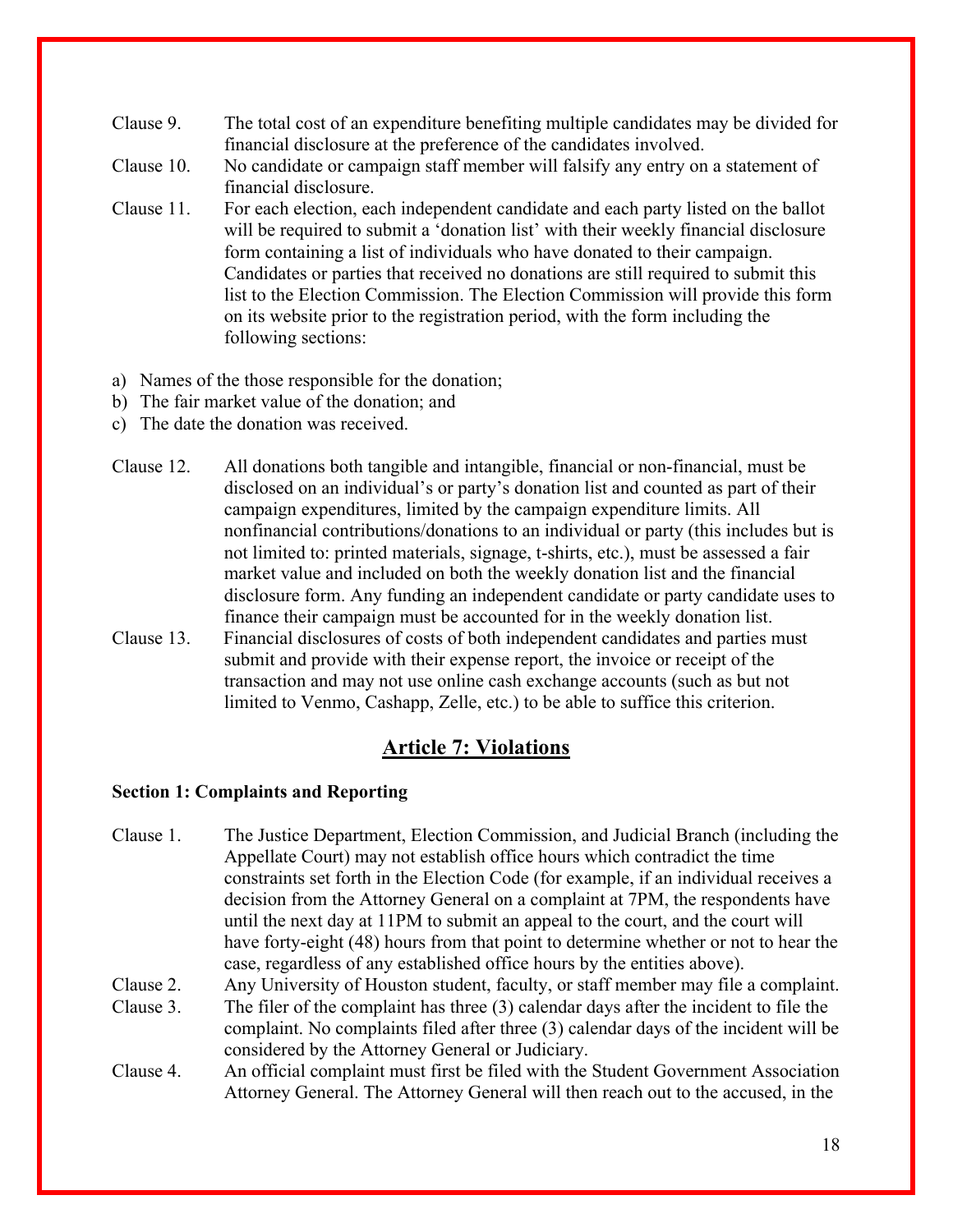|            | cases of alleged Class B and Class C violations (and cases of alleged Class A<br>violations which place no one at risk of harm) and provide them the option to<br>submit a Statement of Defense, to be submitted within four (4) hours of the<br>Attorney General reaching out (extensions shall be provided at the discretion of<br>the Attorney General). If the Attorney General solicits a Statement of Defense<br>after 8:00 PM, then the accused will have until 10:00 AM the following day to<br>provide the Statement of Defense. The Attorney General will then investigate said<br>complaint and decide its merit. The Attorney General will then decide the merit of<br>the complaint.                                                           |
|------------|-------------------------------------------------------------------------------------------------------------------------------------------------------------------------------------------------------------------------------------------------------------------------------------------------------------------------------------------------------------------------------------------------------------------------------------------------------------------------------------------------------------------------------------------------------------------------------------------------------------------------------------------------------------------------------------------------------------------------------------------------------------|
| Clause 5.  | The Attorney General will make a decision pertaining to the merit of the<br>complaint, and provide substantive reasoning based on the Election Code,<br>Constitution, Bylaws, Student Code of Conduct, and/or any other University<br>policies.                                                                                                                                                                                                                                                                                                                                                                                                                                                                                                             |
| Clause 6.  | The Attorney General will decide within one (1) class day whether a complaint<br>has merit. If the complaint is deemed legitimate, then the Attorney General may<br>penalize the candidate(s)/individuals according to the penalties prescribed in the<br>Election Code.                                                                                                                                                                                                                                                                                                                                                                                                                                                                                    |
| Clause 7.  | $C$ andidate $(s)/$ individuals may appeal their penalty or its severity before the<br>Student Government Association Supreme Court or designated Appellate Court.<br>Appeals regarding Class A and Class D violations must be heard by the Supreme<br>Court. The Appellate Court will be in charge of hearing Class B and Class C<br>violations. After having gone through the Appellate Court, if the Supreme Court<br>allows, may take their violations to be heard in front of them to may review the<br>appeal and choose to hear the appeal in court, or may reject the appeal. A decision<br>regarding a lack of merit cannot be appealed to any court and are considered final<br>at the point of the Attorney General determining a lack of merit. |
| Clause 8.  | Should any petitioner or respondent wish to appeal a decision of the Attorney<br>General to the Appellate Court or the Supreme Court, they must file the appeal<br>within four (4) hours of receiving the decision from the Attorney General. Should<br>any petitioner or respondent wish to appeal a decision of the Appellate Court, they<br>must file the appeal within four (4) hours of receiving the decision from the<br>Appellate Court. Should a decision from the Attorney General or the Appellate<br>Court be delivered between 8PM and 6AM, the petitioners (of the appeal) will<br>have until 10AM to file their appeal.                                                                                                                      |
| Clause 9.  | If an appeal is sent on time to the Appellate Court or the Supreme Court, the<br>respective court will have eight (8) hours to determine whether or not to hear the<br>case. Should an appeal be filed between 8PM and 6AM, the court will have until<br>10AM to file decide whether or not to hear the case. If the respective court does<br>not decide whether or not to hear an appeal on time, the appeal will be considered<br>fully rejected, and the decision by the Appellate Court and/or Attorney General<br>will be enforced at the discretion of the Attorney General. Petitioners may appeal                                                                                                                                                   |
| Clause 10. | a case to the Supreme Court should the Appellate Court miss the appeal deadline.<br>If an appeal is rejected by the Appellate Court or the Supreme Court, the Attorney<br>General's ruling on the violation is final and the penalty will be immediately<br>enforced.                                                                                                                                                                                                                                                                                                                                                                                                                                                                                       |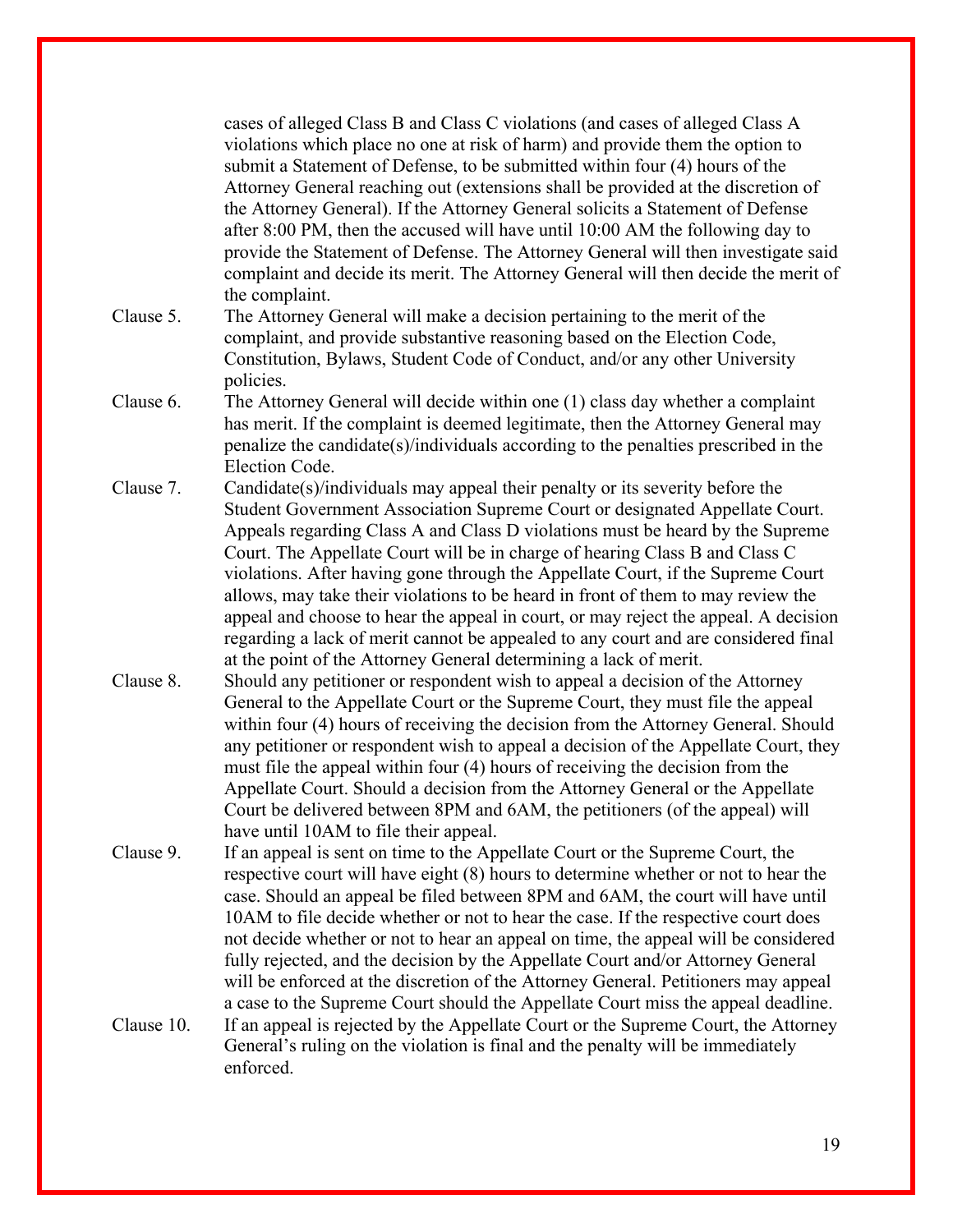- Clause 11. The Appellate Court or Supreme Court will have its decision on hearings made public by 9AM the following morning of any hearing the court schedules. The fill write-up will be made available at the court's discretion.
- Clause 12. If the Student Government Association Supreme Court or designated lower court chooses to hear the appeal, the Court must meet within forty-eight (48) hours to rule on the appeal. The Attorney General's ruling will be considered final if the Court is unable to meet in the specified time-frame, unless in the case of a disqualification decision/recommendation. In the case of a potential disqualification, the court will have an additional seventy-two (72) hours to meet in addition to the allotted forty-eight (48) hours. In the case of potential disqualification, the Attorney General's ruling will be considered final if the Court is unable to meet within five (5) calendar days (120 hours) from receiving the appeal.
- Clause 13. If the Student Government Association Supreme Court or designated lower court chooses to hear an appeal, the court may decide that enforcement of the penalties contained in the appeal be suspended until a final ruling is made on the case.
- Clause 14. The Attorney General will make final complaint decisions public within one (1) business day after delivering the final decision to relevant parties. All fruits of investigation will be made available upon request, including but not limited to: the original complaint filing, any written correspondence (including email), and all evidence supporting and/or negating the complaint. The Attorney General has the discretion to withhold names should the Attorney General determine it necessary to protect an individual's identity
- Clause 15. In the case that a known and/or prospective candidate, or campaign staff, is found to have violated the Election Code before the campaign period has begun, any penalties decided upon by the Attorney General will be put into effect after the campaign period begins, with the Attorney General's discretion on the exact time (for example, if a student is found to be posting campaigning materials such as flyers in September, and the Attorney General decides to suspend their campaign for twenty-four (24) hours, the Attorney General must ban them from campaigning at any twenty-four (24) hour interval within and after the start of the campaign period.

## **Section 2: Classification of Violations and Penalties**

- Clause 1. The Supreme Court or designated lower court will have the discretion to consider the severity of each violation in their final ruling of punishment.
- Clause 2. The following lists will never be construed to be an exhaustive list of all violations.
- Clause 3. Class A violations include but are not limited to: select violations of the Student Code of Conduct and/or local, state, and/or federal laws, select violations of the Election Code campaign ethics section (Article 4, Section 4), election fraud, falsified campaign documents, and identity theft.
- Clause 4. Violations of the Student Code of Conduct and University Policies may be classified as Class A, B, or C, at the discretion of the Attorney General. Only the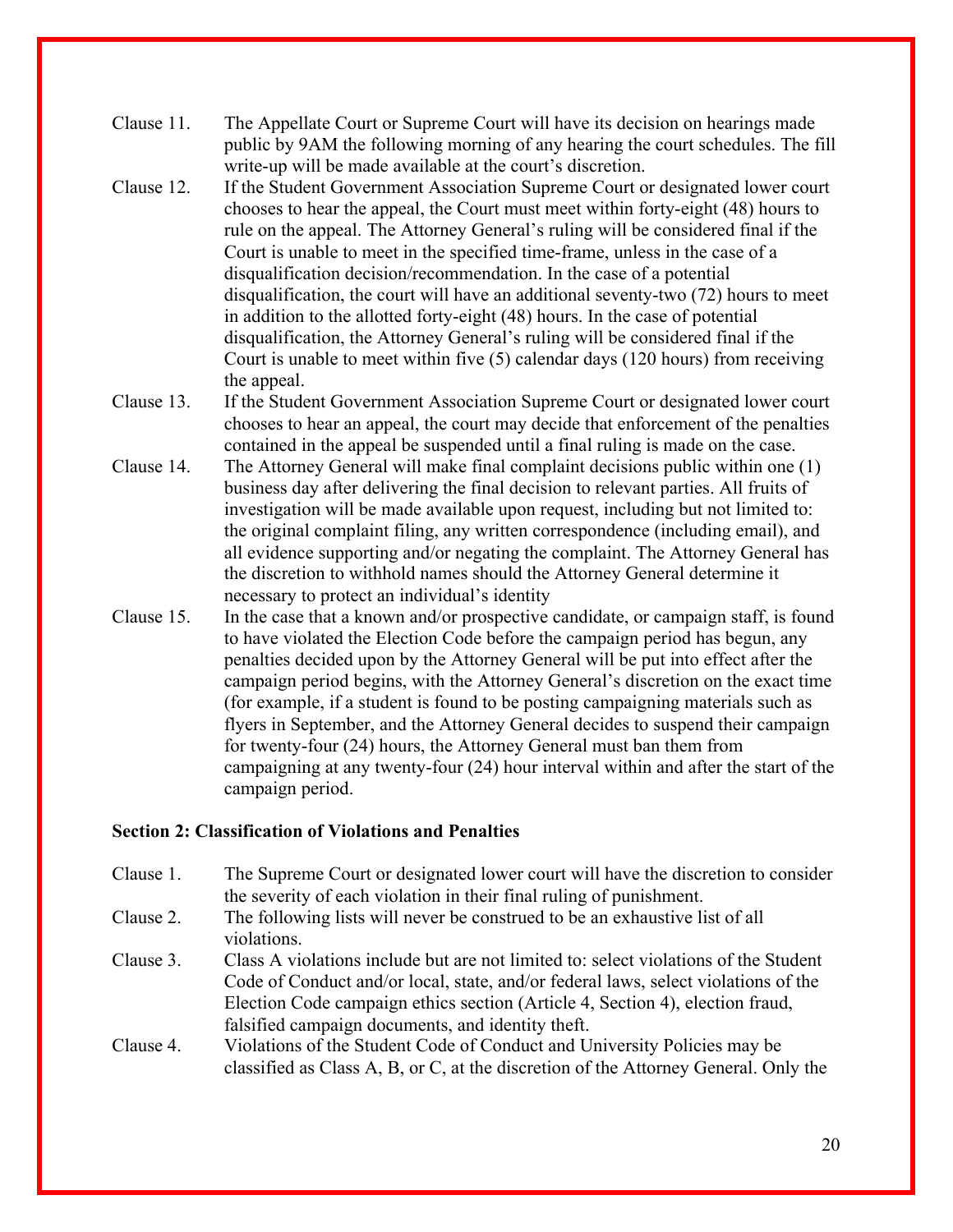|            | most egregious Student Code of Conduct or University Policy violations will<br>merit a class A classification, worthy of potential disqualification.                                                                                                                                                                                                                                                                                      |
|------------|-------------------------------------------------------------------------------------------------------------------------------------------------------------------------------------------------------------------------------------------------------------------------------------------------------------------------------------------------------------------------------------------------------------------------------------------|
|            | (a) The Attorney General has 48 hours to respond to Class B and C<br>violations.                                                                                                                                                                                                                                                                                                                                                          |
| Clause 5.  | "Election Fraud" is defined as the unauthorized tampering, altering, or abuse of<br>the voting process.                                                                                                                                                                                                                                                                                                                                   |
| Clause 6.  | The Appellate Court will follow the same procedures as the Supreme<br>Court when conducting a hearing.                                                                                                                                                                                                                                                                                                                                    |
| Clause 7.  | The penalty for a Class A violation is the disqualification of the candidate(s) from<br>the election and an automatic referral to the Dean of Student's Office.                                                                                                                                                                                                                                                                           |
| Clause 8.  | Class A complaints are not subject to time constraints as outlined in Article 7,<br>Section 1, Clause 2 of the Election Code.                                                                                                                                                                                                                                                                                                             |
| Clause 9.  | Class B violations include but are not limited to: deliberately defacing, altering, or<br>destroying the campaign material of another candidate without that candidate's<br>explicit written permission; the obstruction of the Election Commission in the<br>discharge of their official duties; exceeding campaign spending limits; and/or<br>failing to appear before the Supreme Court or designated lower court for hearings.        |
| Clause 10. | The penalty for a Class B violation is a temporary suspension of campaigning.<br>The Attorney General will have the discretion of administering a fair and<br>proportional suspension. The Attorney General's decision may be appealed to the<br>Supreme Court or designated lower court.                                                                                                                                                 |
| Clause 11. | Class C violations include but are not limited to: pre-campaigning; failure to<br>submit required campaign documents to the Election Commission; and/or failure<br>to attend mandatory meetings.                                                                                                                                                                                                                                          |
| Clause 12. | Any party whose candidate(s) violate suspensions of campaigning will be issued a<br>warning and a suspension of campaigning at the first occurrence and will be<br>placed on Election Probation at the next occurrence in addition to the penalty for<br>committing a Class B violation.                                                                                                                                                  |
| Clause 13. | A Class D violation is a violation of any suspension of campaigning by any<br>member(s) of a party on Election Probation.                                                                                                                                                                                                                                                                                                                 |
| Clause 14. | The penalty for a Class D violation is the disqualification of the candidate(s) from<br>the election.                                                                                                                                                                                                                                                                                                                                     |
| Clause 15. | After three (3) Class C violations, each subsequent Class C violation will be<br>considered a Class B violation and will be treated accordingly. After multiple<br>Class B violations, the subsequent Class B violation will be considered a Class A<br>violation and will be treated accordingly. The Attorney General will notify each<br>violator when they are one violation away from having their next violation up-<br>classified. |
| Clause 16. | The penalty for a Class C violation is a written warning from the Attorney<br>General at the first occurrence, and a temporary suspension of campaigning for<br>every subsequent occurrence. The Attorney General will administer a fair and<br>proportional suspension for Class C violations. The Attorney General's decision<br>may be appealed to the Supreme Court or designated lower court.                                        |
| Clause 17. | Party staff members and volunteers are subject to the same violations and<br>penalties as candidates. The Attorney General and Supreme Court or designated                                                                                                                                                                                                                                                                                |